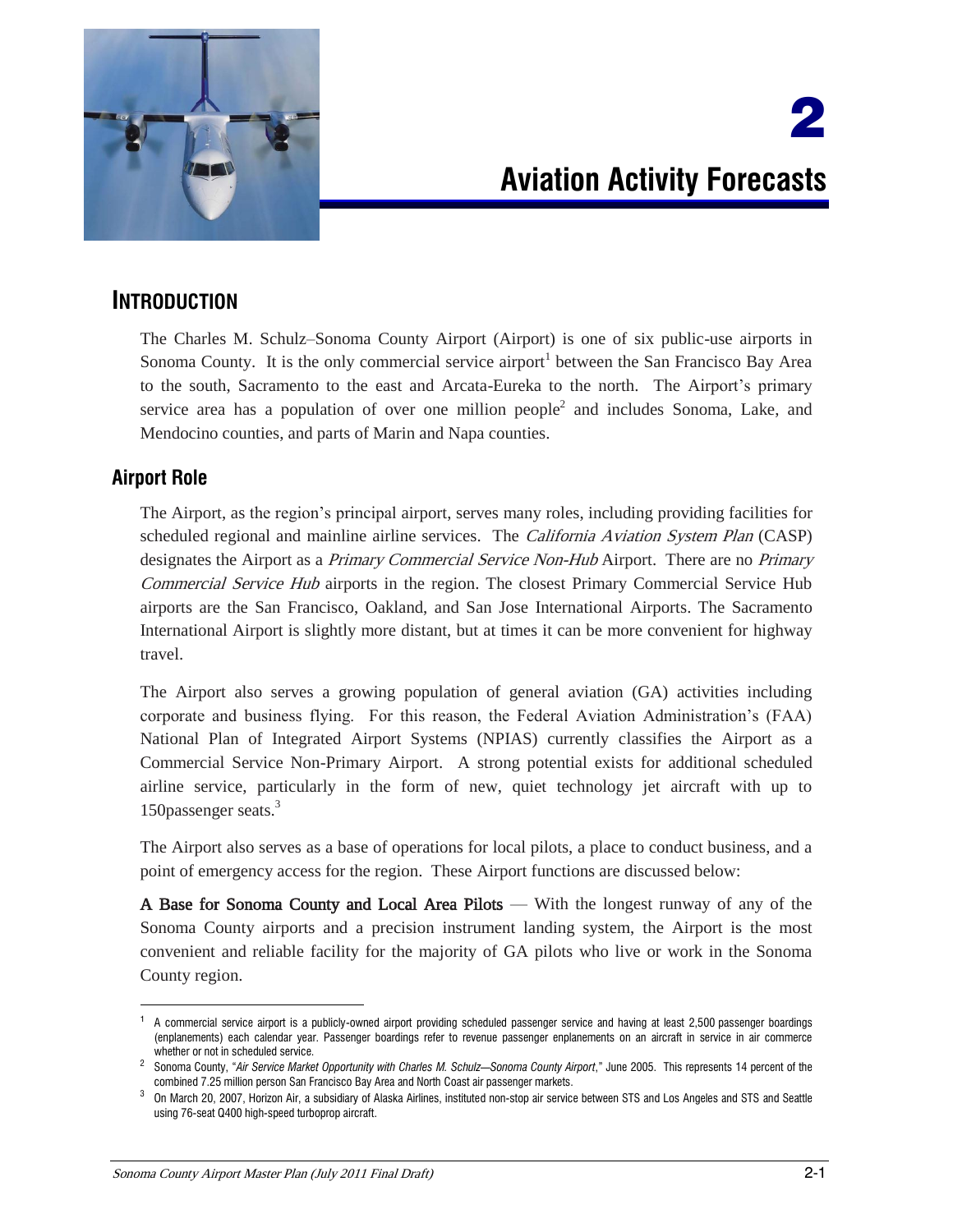A Point of Air Access for Visitors to the Community —The Airport is the gateway to Sonoma County and the wine country communities, resorts and businesses in the area. Visitors are attracted to nearby wineries, resorts, golf courses, and other recreational and cultural attractions.

A Place to Conduct Business — The Airport is located reasonably close to local hotels and conference facilities, and has facilities for high end corporate and general aviation aircraft.

A Site for Emergency Community Access — Following such natural disasters as a major earthquake, fire, or flood, airports are often of critical importance as points of access into a community for emergency and disaster relief services. In addition, if local/regional surface access routes (i.e., highways, roads and rail lines) are rendered unusable or blocked, air transportation may be the only means of efficiently getting medical and relief supplies into the affected area. The Airport serves as a base for helicopter emergency medical services (HEMS) operations and for the aeromedical transfer of local hospital patients. One emergency air medical transport service (REACH)<sup>4</sup> is based at the Airport. The California Department of Forestry and Fire protection (Cal Fire) also maintains a fire attack base at the Airport for the suppression of wild land fires.

## **The Future**

The catastrophic events of September 11, 2001, had a serious financial and operational impact on the nation's air transportation system. For the first time in U.S. history the entire civil aviation fleet, other than some law enforcement aircraft, was grounded for a period of several days. This caused changes in the Country's airport and air transportation systems that could not even have been imagined in the past. What these changes will ultimately entail can only be speculated on at this time, but it can be assumed that more restrictions, not fewer, will be imposed on civil aviation unless the threats to our national security are significantly diminished.

It is anticipated that in the future the Airport will remain as a commercial service airport and that it will continue to function as it has in the past, i.e., as a nonhub air carrier airport serving a limited range of scheduled mainline and regional airlines and a wide range of general aviation activities. Airport activities will continue to include scheduled passenger and regional airline operations, small package cargo operations, business/corporate general aviation, and personal general aviation activities. It is also anticipated that the Airport will experience only moderate growth over the long run. This growth will take place both in the numbers of based aircraft and in aircraft operations.

<sup>4</sup> REACH = Redwood Empire Air Care Helicopter. REACH Air Medical Services is headquartered in Santa Rosa and provides helicopter and airplane patient transportation for critically ill or injured patients. Since REACH's inception in 1987, the company has performed more than 25,000 air ambulance missions and has developed a specialty in serving pediatric and neonatal patients.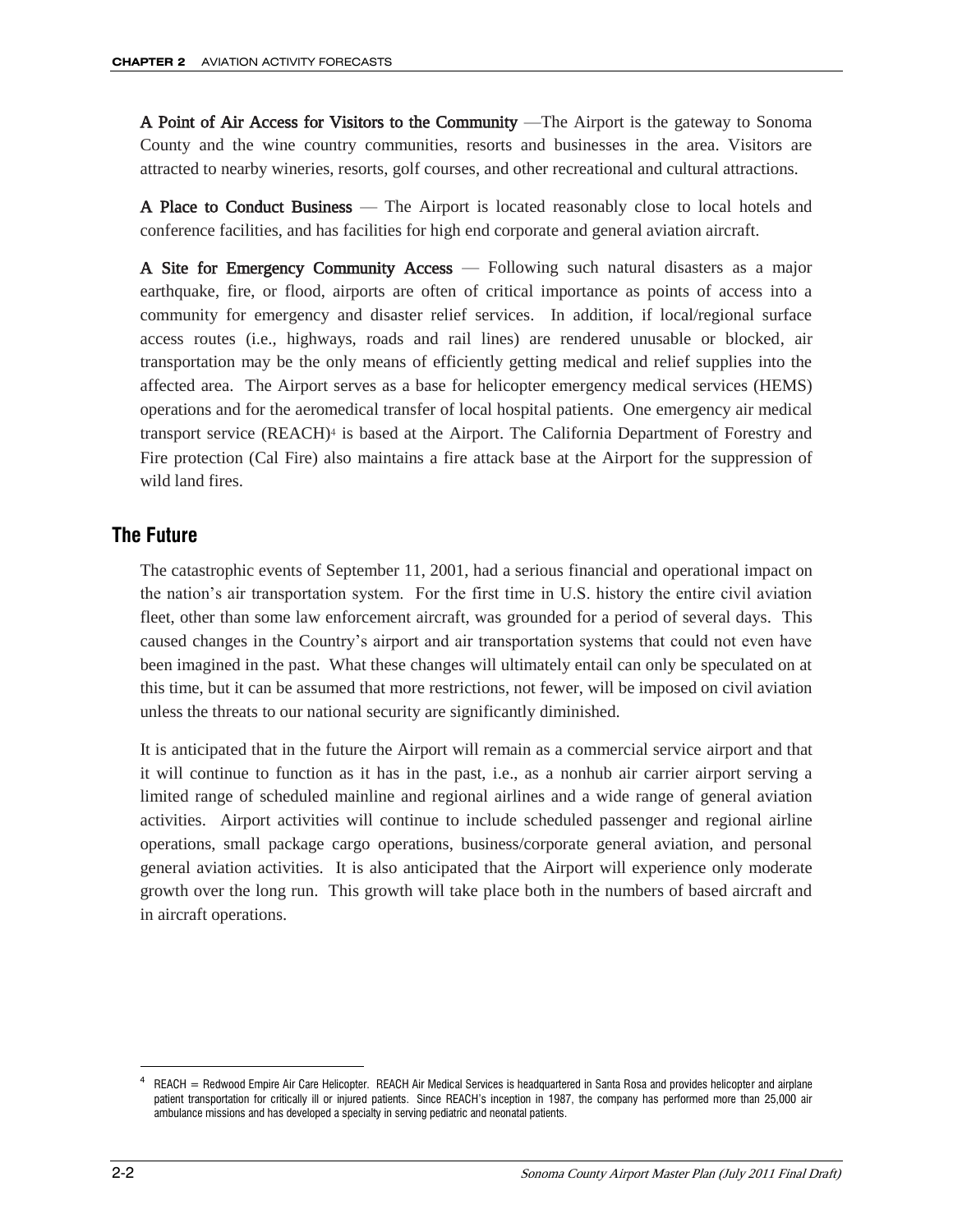# **AVIATION INDUSTRY TRENDS**

Of the many emerging trends in the aviation industry, two are of particular interest to the development of the Sonoma County Airport Master Plan project. These are airline industry trends and general aviation industry trends.

# **Airline Industry Trends**

The U.S. commercial aviation industry consists of sixteen mainline air carriers that operate large passenger jets (more than 100 seats) and more than 30 regional/regional airlines that operate smaller piston, turboprop, and regional jet aircraft (of up to  $100$  seats).<sup>5</sup> Some of the regional/commuter airlines also fly aircraft with more than 100 passenger seats.<sup>6</sup> Immediately after the events of September 11, 2001, many mainline airlines grounded large numbers of their older, less fuel-efficient aircraft and delayed delivery of new aircraft. This condition continued through 2010 for many of the mainline carriers. The FAA estimates that there were 7,096 aircraft in the U.S. commercial airline fleet (including regional airlines) in 2010, a decrease of 126 aircraft from 2009.<sup>7</sup> Included in this number are 3,713 mainline airline passenger aircraft (over 100 seats), 2,577 regional airline aircraft (jets, turboprops and piston-engine), and 806 mainline air cargo aircraft. <sup>8</sup>

Over the past decade the commercial airline industry has suffered several major shocks that have led to reduced demand for air travel. These shocks include the terror attacks of September 11, skyrocketing prices for fuel, and a global recession. To manage through this period of extreme volatility, airlines fine-tuned their business models with the aim of minimizing financial losses. To lower operating costs, carriers eliminated unprofitable routes and grounded older, less fuel efficient aircraft. To increase operating revenues, carriers charged separately for services historically bundled in the price of ticket and initiated new services which customers were willing to purchase. The capacity discipline exhibited by the carriers and their focus on additional revenue streams bolstered the industry to profitability. Going into the next decade, there is cautious optimism that the industry has been transformed from one of a boom-to-bust cycle to one of sustainable profits.

As the economy recovers from the most serious economic downturn since the Great Depression, aviation will continue to grow over the long term. For the year 2010, mainline carrier passenger growth was up 0.1 percent while passenger growth for the regional carriers was up 5.0 percent. Passenger demand shows moderate to strong growth in 2011 with system Revenue Passenger Miles (RPMs) forecast to grow 4.9 percent (up 5.0 percent for mainline carriers and up 4.3 percent for regional carriers) as passenger enplanements increase 3.5 percent (up 3.5 percent for mainline carriers and up 3.4 percent for regional carriers). Growth is projected to slow slightly in 2012 with system RPMs and passengers increasing 4.3 and 3.4 percent, respectively, on a

<sup>5</sup> U.S. Department of Transportation, Federal Aviation Administration, "*FAA Aerospace Forecasts, Fiscal Years 2011-2031 (March 2011)*.

<sup>6</sup> These aircraft include the Embraer 190/195 family of regional jets capable of accommodating 106-118 passengers. JetBlue, for example, has ordered 100 Embraer 190s.

<sup>7</sup> U.S. Department of Transportation, op. cit.

<sup>&</sup>lt;sup>8</sup> Ibid.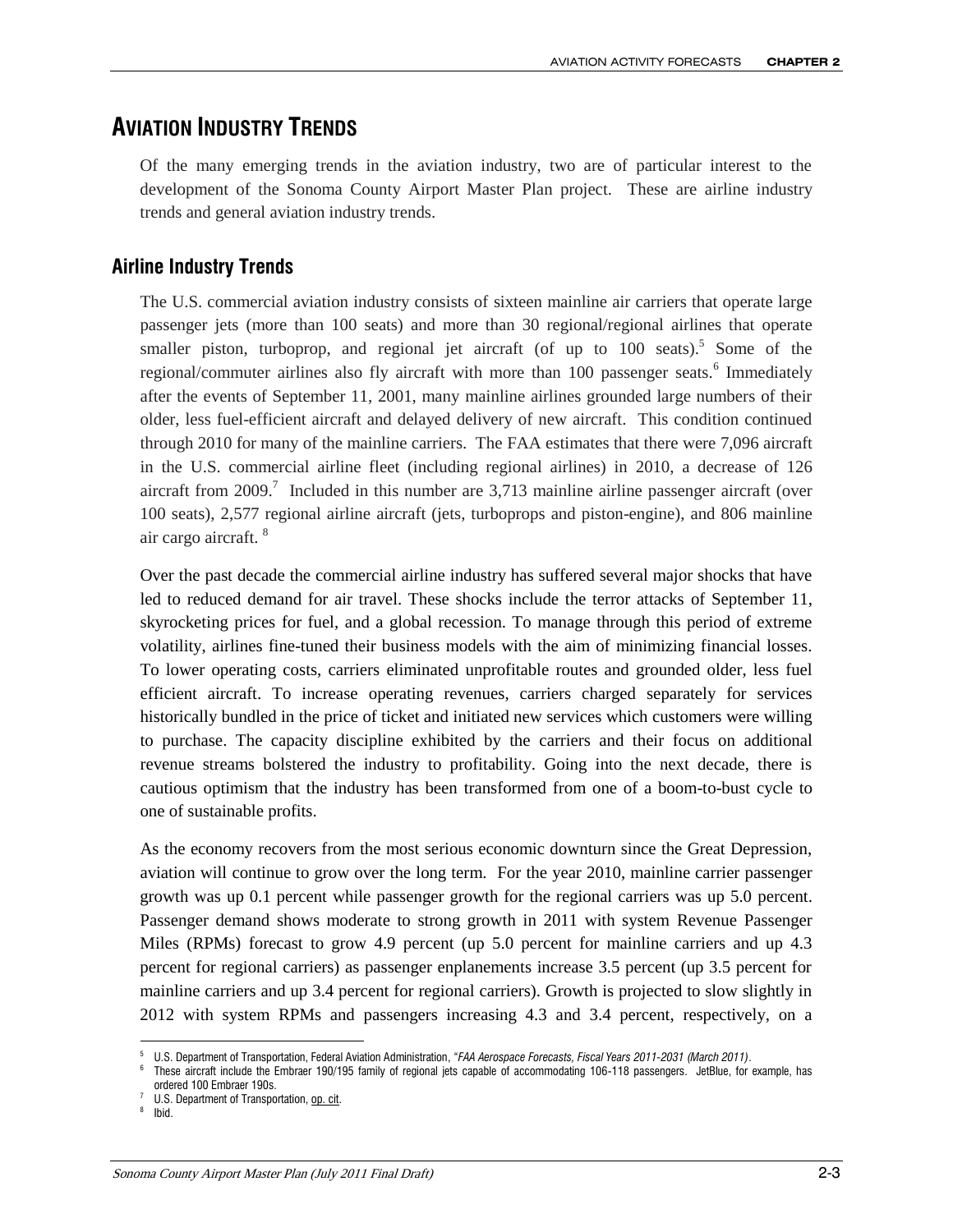capacity increase of 3.8 percent. For the overall forecast period, system capacity is projected to increase an average of 3.6 percent a year. Supported by a growing U.S. economy and falling real yields, system RPMs are projected to increase 3.8 percent a year, with regional carriers (4.2percent a year) growing faster than mainline carriers (3.7 percent a year). System passengers are projected to increase an average of 2.8 percent a year, with regional carriers growing at the same rate as mainline carriers. By 2031, U.S. commercial airlines are projected to transport 1.3 billion enplaned passengers a total of 1.7 trillion passenger miles.

#### *Outlook*

The FAA expects commercial aviation activity to increase between now and 2031, with commercial air passenger totals exceeding 1 billion by 2021.<sup>9</sup> However, in the short term, this growth is expected to be tempered by some significant challenges, including the impact of the high costs of fuel on the industry's financial condition. Current trends suggest increased passenger demand among the low-cost carriers and the smaller regional airlines, as well as some recovery of passenger demand among the established legacy carriers. What this means for the Airport is that beyond the March 2007 start of service by Horizon Air, there is a significant possibility for additional scheduled air carrier service by other regional or mainline air carriers or a combination of both over the next several years. Over the longer term, with a developed air service area, some service by a mainline (legacy) airline might also be expected.

## **General Aviation Influences and Trends**

The numbers of general aviation (GA) aircraft operations at an airport are influenced both by national and regional conditions, as well as by various circumstances specific to the individual airport. The downturn in the economy has dampened the near-term prospects for the general aviation industry, but the long-term outlook remains favorable. Major influences impacting the Sonoma County Airport and its GA operational activities include:

#### *National Trends*

The FAA uses numerous demand factors in forecasting general aviation trends. These demand factors are part of what determines the growth rates of general aviation at a national level. The following national demand factors for general aviation operations were taken from FAA Aerospace Forecasts, Fiscal Years 2011-2031 (March 2011):

- Total active general aviation aircraft fleet
- Total hours flown by aircraft type
- Total active pilots

All of the factors listed above have shown some growth, albeit slowed, through 2011. The growth of the active general aviation aircraft fleet is forecast to increase by an annual average rate of 0.9 percent through 2031, growing from an estimated 224,172 aircraft in 2010 to 270,920 in

9 Ibid.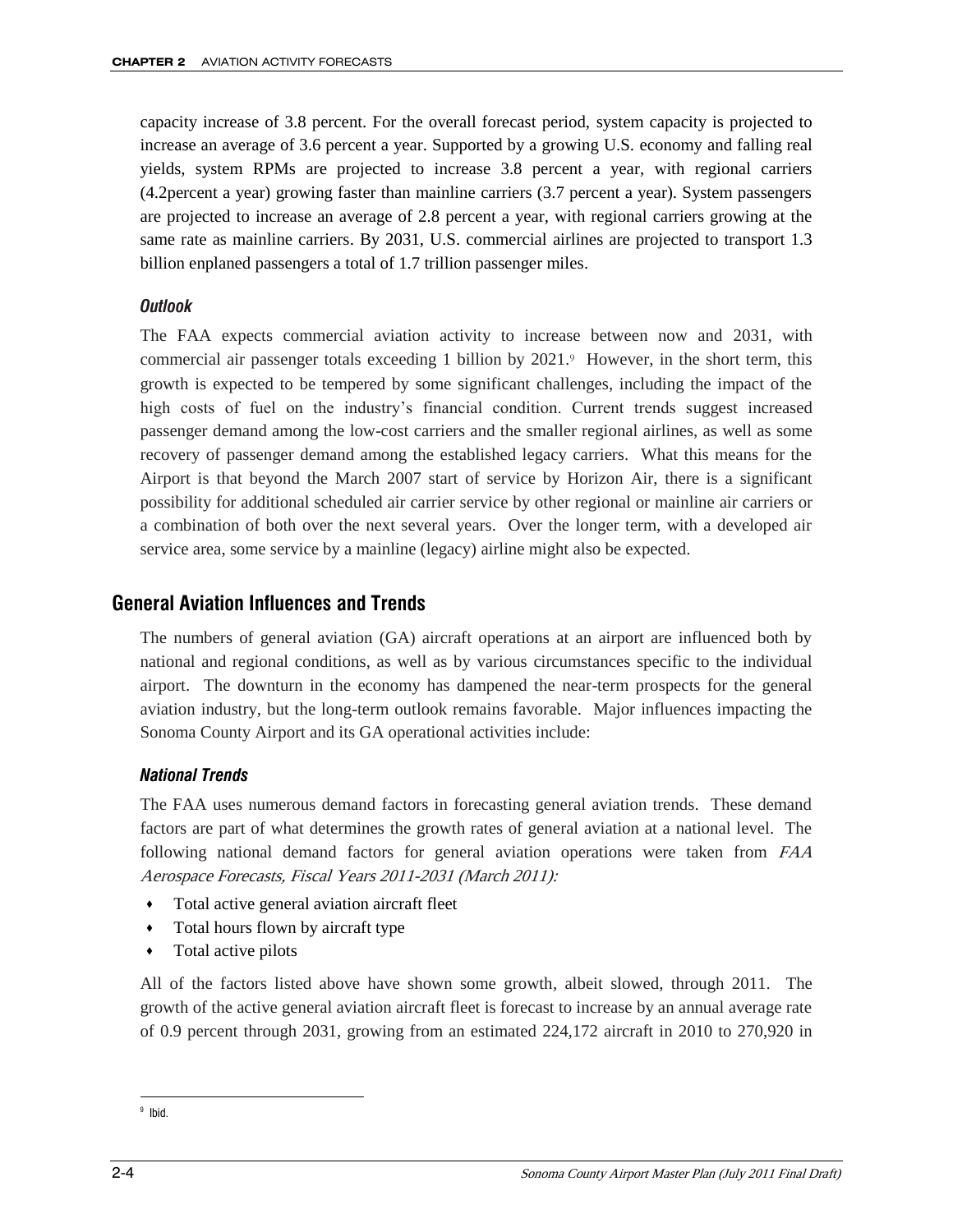$2031<sup>10</sup>$  However, the more expensive, turbine-powered fleet (including helicopters) is projected to grow at an average rate of 3.0 percent annually through 2031, with the turbine jet fleet increasing at 4.2 percent a year. Single-engine piston aircraft (including helicopters) will continue to be the dominant aircraft in the GA fleet mix, but are expected to grow at only about 0.20 percent overall per year through 2031. Multi-engine piston aircraft are projected to grow at only 0.09 percent annually. Single-engine piston helicopter hours flown, projected at 2.9 percent annually, will offset the slower projected growth rates for single-engine piston propeller-driven aircraft and multi-engine piston propeller-driven aircraft.

After growing rapidly for most of the past decade, the demand for business jet aircraft has slowed over the past few years. While new product offerings, the introduction of very light jets, and increasing foreign demand have helped to drive this growth in the earlier part of the decade, the past few years have seen the hard impact of the recession on the business jet market. Despite the impact of the recession felt in the business jet market, the forecast calls for robust growth in the long term outlook, driven by higher corporate profits and continued concerns about safety/security and flight delays, increasing the attractiveness of business aviation relative to commercial air travel and predicts business usage of general aviation aircraft will expand at a faster pace than that for personal/recreational use.



A **Very Light Jet (VLJ**) is an extremely small jet aircraft approved for single-pilot operation. With a maximum takeoff weight of under 10,000 lbs., they are lighter than business jets and seat between three and five passengers plus one crew member. A number of designs are currently in development and will feature advanced avionics with glass cockpit technology. VLJs are intended to have lower operating costs than conventional jets, and will be able to operate from runways as short as 3,000 feet. The two jets shown above were certified in 2006. These new jets will be used by pilot/owners, air taxi charter, and corporate operations.

Contributing to the advancement of the general aviation industry is the "Small Aircraft Transportation System (SATS) Project," which is being conducted through a public-private partnership including NASA, the FAA, and the National Consortium for Aviation Mobility

 $\overline{a}$ 10 U.S. Department of Transportation, op. cit. Does not include light-sport aircraft. FAA projects an additional 14,000 light-sport aircraft to be in the GA fleet by 2017.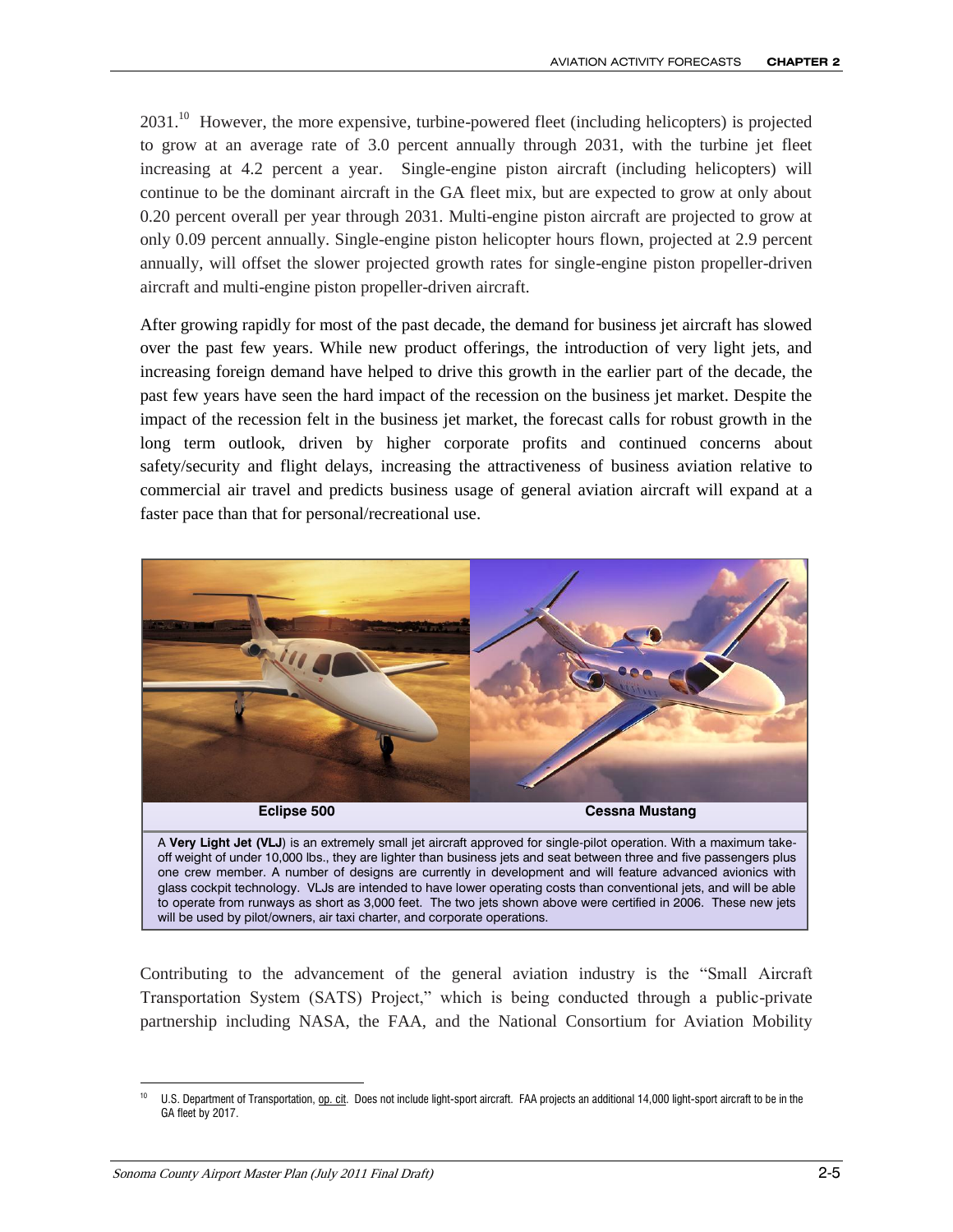(NCAM) SATSLabs. The purpose of SATS is to enable expanded use of smaller airports and smaller aircraft for public transportation. It is designed to:

- Develop and evaluate the technologies that enable the following four operating capabilities:
	- 1. Higher volume operations in non-radar airspace and at non-towered airports.
	- 2. Lower landing minimums at minimally equipped landing facilities.
	- 3. Increase single-pilot crew safety and mission reliability.
	- 4. En Route procedures and systems for integrated fleet operations.
- Demonstrate the technical and operational feasibility of the four operating capabilities;
- Assess the economic viability of SATS and its impact on the National Airspace and Airport Infrastructure; and
- Provide technical operational, economic, and societal bases for further investment decisions by stakeholders, funders and users.

Starting in 2005, a new class of aircraft was created by the FAA and entered the GA fleet mix: ―light-sport‖ aircraft (LSA). These aircraft evolved from and emulate the ultralight aircraft not currently included in the FAA's aircraft registry counts.<sup>11</sup> An anticipated 450 newly manufactured light-sport aircraft are projected to enter the active fleet on an annual basis until 2013 and 300 per year thereafter. The Aerospace Forecast assumed registration of 13,870 of these aircraft by 2031.

Total general aviation hours flown is projected to increase by 2.2 percent annually through 2031. Growth in the active general aviation pilot population is also anticipated with an annual increase of 0.4 percent over the 20-year forecast period, going from 485,660 pilots in 2010 to 527,660 in 2031.

By all indices, the growth rate of general aviation will be positive in the years ahead. Increases in the number of GA aircraft utilizing the Airport will mainly depend on the state of the economy at the national, state and local levels, the availability of federal Airport Improvement Program (AIP) grant funds, and the availability of key aviation facilities and services.

#### *State Trends*

The most recent state aviation activity forecasts are presented in the 1999 California Aviation System Plan (CASP), which covers the years from 1995-2020. The state's system plan includes all public use airports in California. The state forecast methodology allocates aviation activity in a top-down manner; the forecasts are distributed to respective geographic areas, then sub-areas and ultimately to individual airports. This System Plan is old. It obviously could not anticipate

 $\overline{a}$ <sup>11</sup> The FAA created the new rule for the manufacture, certification, operation, and maintenance of light-sport aircraft. Light-sport aircraft weigh less than 1,320 pounds (1,430 pounds for aircraft intended for operation on water) and are heavier and faster than ultralight vehicles and include airplanes, gliders, balloons, powered parachutes, weight-shift-control aircraft, and gyroplanes. This action is necessary to address advances in sport and recreational aviation technology, lack of appropriate regulations for existing aircraft, several petitions for rulemaking, and petitions for exemptions from existing regulations. The intended effect of this action is to provide for the manufacture of safe and economical certificated aircraft that exceed the limits currently allowed by ultralight regulation, and to allow operation of these aircraft by certificated pilots for sport and recreation, to carry a passenger, and to conduct flight training and towing in a safe manner.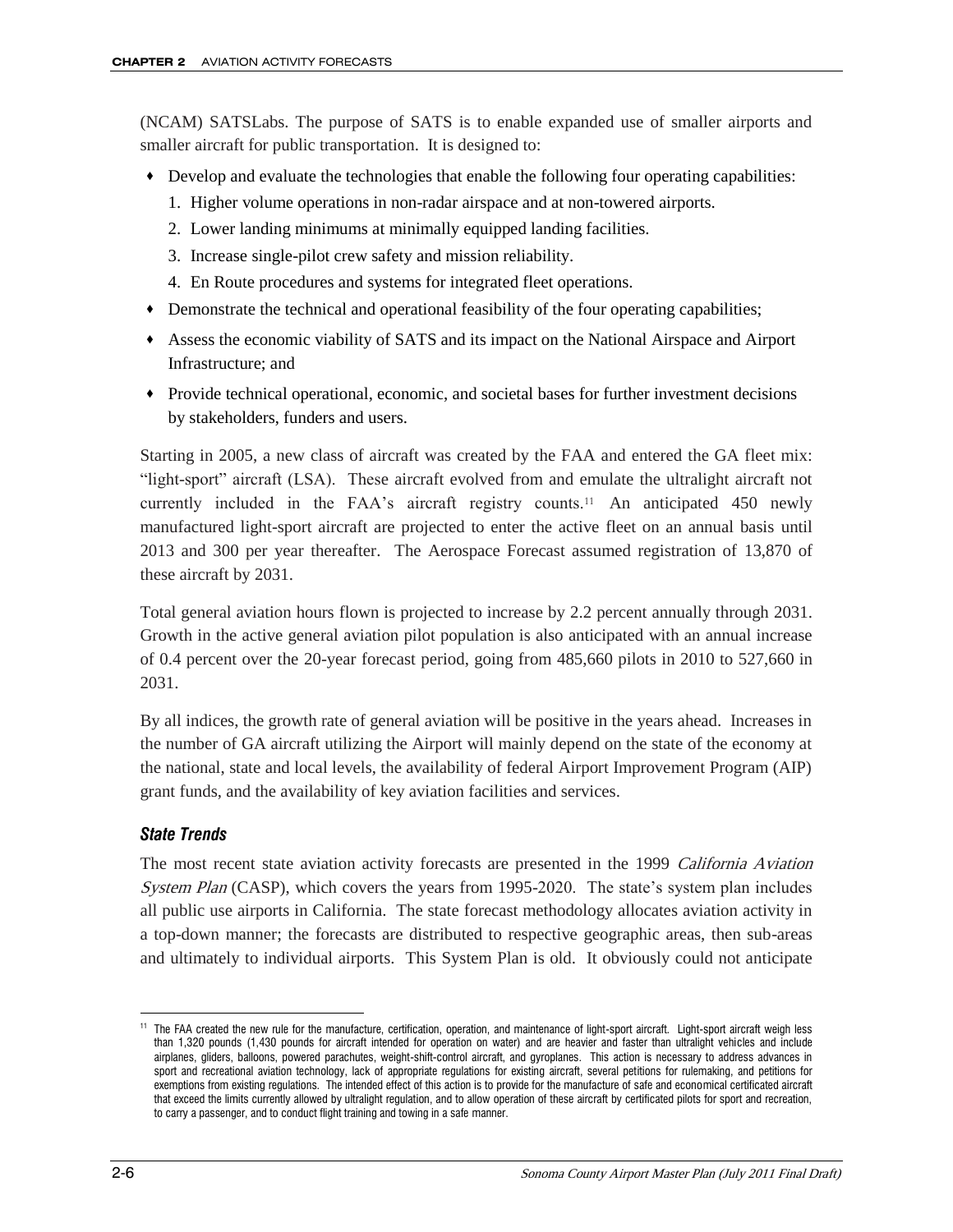the effects of 9-11 and the current recession on aviation. It is presented here because it is the most recent state document.

The State CASP forecasts a high and a low annual average growth rate for the numbers of based aircraft at the Airport. The high growth rate is 2.18% per year through 2010 and the low growth rate is 1.38% per year for the same period. The CASP based aircraft forecasts for the Airport were based on information contained in the Metropolitan Transportation Commission's 1994 "Regional Aviation System Plan." In terms of operational growth rates, the CASP projects an annual average increase in operations of 1.44% for the CASP high forecast and 1.04% for the low forecast.

#### *Local Trends*

As was noted in the 2005 air service market study prepared by Sonoma County,12 the estimated population of the Airport's service area is over one million people. As Sonoma County and the North Coast region continue to grow, quality air service will be critical for the development of business and tourism. This service area is characterized as follows:

- 14.0 percent of the total consolidated Bay Area population
- ◆ 14.9 percent of households
- $\cdot$  14.3 percent of retail sales<sup>13</sup>
- $\cdot$  10.7 percent of the buying income<sup>14</sup>
- $\cdot$  10.2 percent of households with annual incomes of over \$50,000<sup>15</sup>

An earlier survey to determine the air transportation needs of Sonoma and Marin Counties was also carried out by Tri-Star Marketing.<sup>16</sup> On the basis of interviews with eighteen businesses and organizations, it was determined that these entities alone would generate a total of over 60,000 round trip air passengers annually. The participants noted that reliable scheduled airline service to the Los Angeles area, San Diego, Chicago, Dallas and New York would fulfill their needs, and that they would use the Airport for the majority of their flights if service was available.

## **Historical Passenger Activity**

Historically, various factors, principally fluctuations in airline service levels, have influenced passenger volumes at the Airport. Table 2-1 sets forth the historical numbers of airline passengers served at the Airport from 1985 through 2010.

From Table 2-1 and Figure 2A it can be determined that for the period of 1985 to 1986 the Airport experienced almost a 188.5 percent increase in passengers served, growing from 7,200 total annual passengers<sup>17</sup> in 1985 to 20,770 passengers in 1986. From 1986-1987 the Airport

<sup>12</sup> Op. cit., June 2005.

<sup>&</sup>lt;sup>13</sup> California State Board of Equalization, "Taxable Sales in California-2004" 3<sup>rd</sup> quarter data.

<sup>14</sup> Tri-Star Marketing Company, "*Air Service Study for Sonoma County Airport 2002."*

<sup>15</sup> Ibid.

<sup>16</sup> Tri-Star Marketing Company, "*Airline Service Study for Sonoma County Airport," (1998).*

<sup>&</sup>lt;sup>17</sup> Total annual passengers are the sum of passengers getting on aircraft (enplaned passengers) and those getting off aircraft (deplaned passengers). The number of annual enplaned passengers is typically used as the measurement for facilities planning.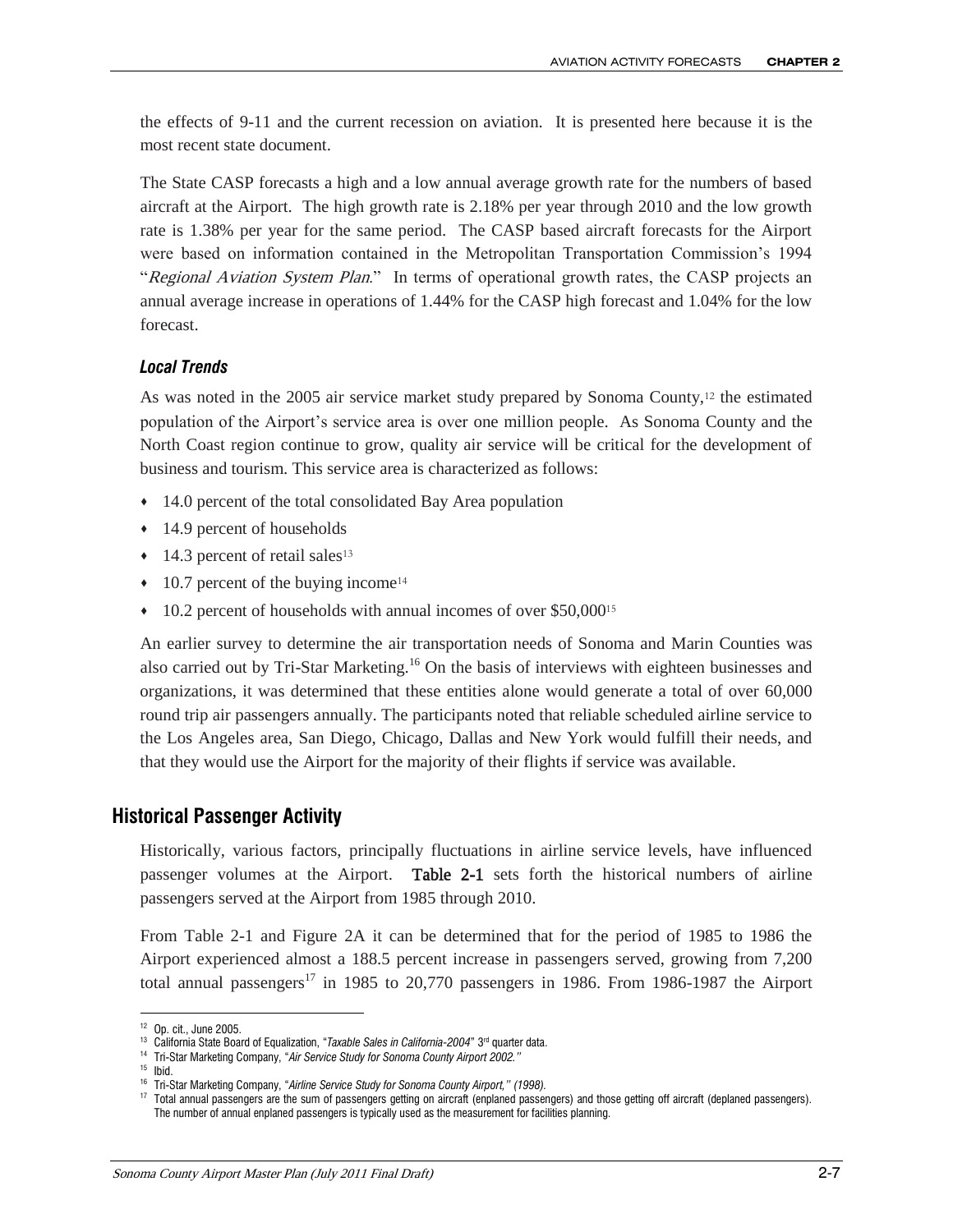experienced a 160 percent increase in passengers, growing from 20,770 total passengers in 1986 to 54,016 passengers in 1987. From 1987 to 1988 total annual passengers declined by 31.6 percent, with only 36,966 passengers in 1988. In 1989 passenger levels began an upward trend, growing to 113,480 (a 207 percent increase over 1988 levels). Growth continued in 1990, but at a lesser rate (13.4 percent) to 128,376 passengers. This growth peaked in 1991 with 201,686 annual passengers (an increase of almost 57 percent over

the previous year).

After the 1991 peak, passenger volume began to decline, going from 201,686 passengers in 1991 to 152,598 in 1992 (a 24.3 percent decline). This decline continued into 1993 and 1994 with 118,568 (-22.3 percent) passengers in 1993 and 52,990 (-55.3 percent) passengers in 1994. In 1995 passenger volumes took a brief upward turn to 57,026 passengers (up 7.6 percent), but dropped back to 55,544 (-2.6 percent) in 1996. In 1997 and 1998 passenger volume continued to decline, with total passengers equaling 45,290 (-18.5 percent) in 1997 and 37,986 (-16.1 percent) in 1998. Passenger volume began to climb again in 1999 and 2000, going to 46,800 (23.2 percent) in 1999 and 74,172 (58.5 percent) in 2000. In 2002 and 2003 only minimal passenger activity was experienced, estimated by the FAA to be less than  $3,600$  passengers annually.<sup>18</sup> Scheduled passenger service was resumed in 2007 using new Bombardier Q-400 turbprops flown by Horizon Air. The first (partial) year of renewed airline service saw over 100,000 passengers. The next year almost 205,000 passengers were served; this was the historical peak. Unfortunately the global recession intervened and passenger volumes dropped 8.6 percent in 2009. Improving economic conditions supported an increase of 1.7 percent in 2010.

| Table 2-1                      |
|--------------------------------|
| <b>Total Annual Passengers</b> |
| $(1985 - 2010)$                |
| <b>Sonoma County Airport</b>   |

| Year | <b>Passengers</b> | % Change |
|------|-------------------|----------|
| 1985 | 7,200             | 0.0%     |
| 1986 | 20,770            | 188.5%   |
| 1987 | 54,016            | 160.0%   |
| 1988 | 36.966            | $-31.6%$ |
| 1989 | 113,480           | 207.0%   |
| 1990 | 128,376           | 13.4%    |
| 1991 | 201,686           | 57.1%    |
| 1992 | 152,598           | $-24.3%$ |
| 1993 | 118,568           | $-22.3%$ |
| 1994 | 52.990            | $-55.3%$ |
| 1995 | 57,026            | 7.6%     |
| 1996 | 55,544            | $-2.6%$  |
| 1997 | 45,290            | $-18.5%$ |
| 1998 | 37,986            | $-16.1%$ |
| 1999 | 46,800            | 23.2%    |
| 2000 | 74,172            | 58.5%    |
| 2001 | 67,614            | $-8.8%$  |
| 2002 | 3,600             | 94.7%    |
| 2003 | 3,600             | 0.0%     |
| 2004 | $\Omega$          | 0.0%     |
| 2005 | $\Omega$          | 0.0%     |
| 2006 | $\Omega$          | 0.0%     |
| 2007 | 109,080           |          |
| 2008 | 204,734           | 87.7%    |
| 2009 | 186.014           | $-9.1%$  |
| 2010 | 188,755           | 1.5%     |

 $\overline{a}$ <sup>18</sup> Federal Aviation Administration, APO TAF (Terminal Area Forecast) Enplanement data. 2003.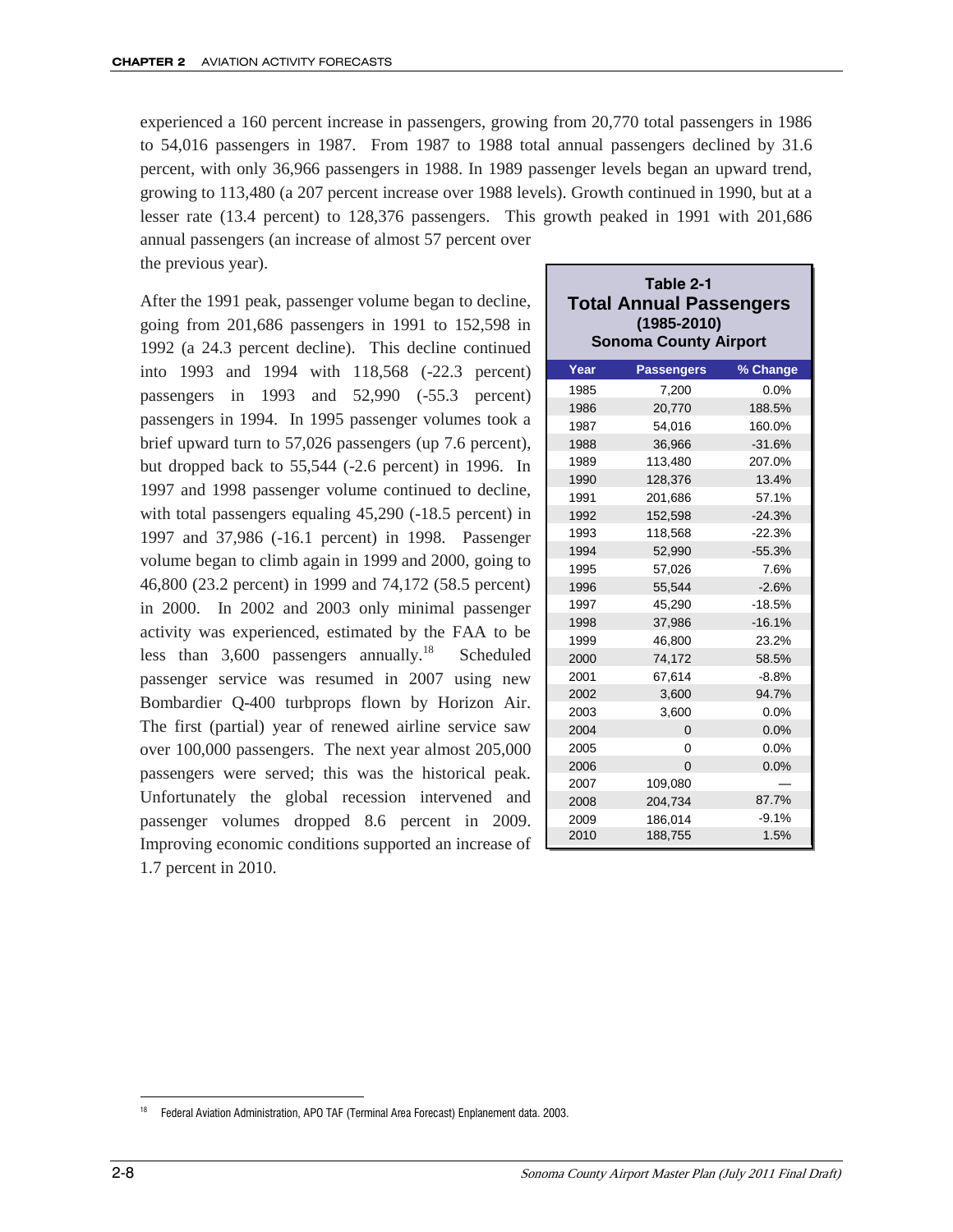

Aviation activity is also affected by many outside influences as well, such as population trends, business and tourism, discretionary income, energy and oil prices, and by the equipment and facilities available. Few industries have seen as much technological change as the aviation industry has since the first powered flight over one-hundred years ago. Major technological breakthroughs as well as regulatory and economic actions have resulted in erratic growth patterns and have had significant impacts upon activity at most airports. The Airport is no exception.

## **Airline Fleet Mix**

 $\overline{a}$ 

The current mix of aircraft operating at the Airport ranges from small single-engine general aviation aircraft weighing less than 12,500 pounds up to and including, large business aircraft of

90,000 pounds and more (e.g. Gulfstream G550), and commercial airliners used as corporate aircraft weighing as much as 174,200 pounds (e.g. Boeing Business Jet 2 [BBJ2]).<sup>19</sup> This wide range of aircraft sizes and types is indicative of the requirements of the aviation community currently utilizing the Airport and is not expected to change significantly in the future, even with the reintroduction of scheduled airline service.



<sup>19</sup> The BBJ2's landing/takeoff weight at Sonoma County Airport is restricted to 150,000lbs or less due to runway bearing strength requirements.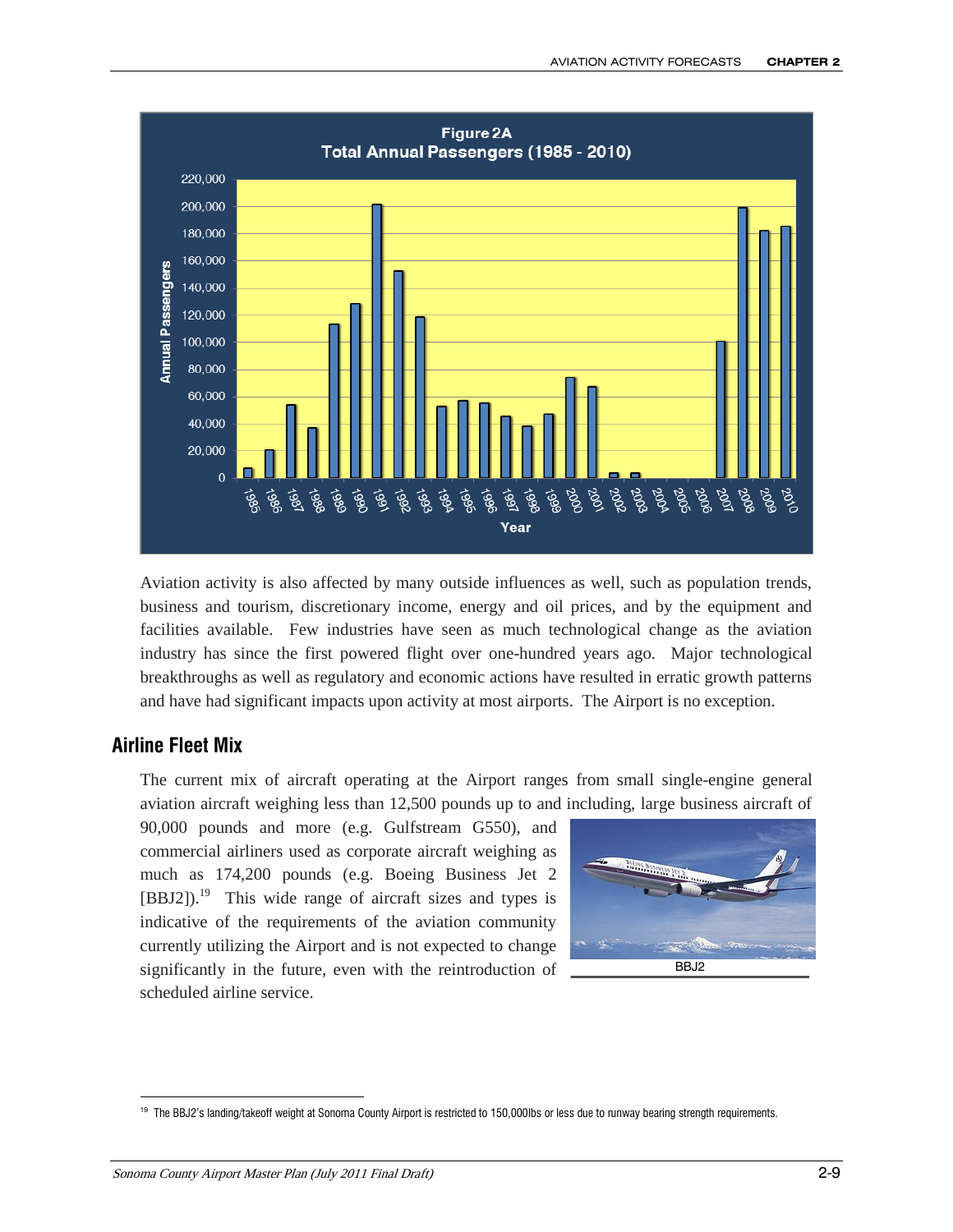From the preceding passenger activity information it seems apparent that annual passenger levels at the Airport were related not only to the availability of scheduled airline service, but to the type of equipment available and the diversity of destinations, as well. Scheduled airline activity at the Airport has included both regional turbofan jets and turboprop regional equipment. For example,

the British Aerospace (BAe) 146 is a quiet technology 4 engine turbofan passenger jet that can carry between 82 and 128 passengers. The BAe-146 was used by United Airlines in its service to Los Angeles International Airport (LAX) from the Airport from 1989 to 1991. Variations of the BAe-146 are still being used today in regional jet service around the world, but few, if any, of these aircraft are still in service.<sup>20</sup> Future airline aircraft likely to see service at the Airport include regional jet (RJ) aircraft such as the Embraer (EMB) 170 or 190,21 and/or the Bombardier CRJ-200 or CRJ-900.22 In addition to regional jet aircraft, scheduled airline service could also include operations by Airbus A318/319<sup>23</sup> or B-73724 aircraft.

The Embraer (EMB) 120 Brasilia is representative of the type of twin-engine turboprop airliner used by United Express at the Airport in its previous service. The EMB– 120 can carry up to 30 passengers. Currently airline



EMB 170



operations at the Airport are the larger, 76-passenger Bombardier Aerospace DeHavilland DHC-8  $Q400<sup>25</sup>$  The long-term outlook on fleet mix is dependent on traffic growth and on-going technological advancements. Sustained traffic growth has been, and will continue to be, generated by affordable fares and the airline industry's ability to provide outlying communities with connections through major hubs. In the past, service has relied on service to SFO and LAX for connections to other airports. In the future, connections through SFO may not be as critical if alternative destinations for connecting flights become available. For example, LAX and SEA-TAC (Seattle-Tacoma International Airport) may afford airport passengers connections to Asia and the Pacific Rim. While Denver, Salt Lake City, Phoenix, or Las Vegas could become connecting points to the Midwest, East Coast, Southeast and Europe.

<sup>&</sup>lt;sup>20</sup> The Avro RJ transport jet was developed from the BAE 146 short- to medium-range regional airliner. The three variants of regional jet are RJ70, RJ85 and RJ100, which have different cabin lengths, but complete engineering and operational commonality. The Avro RJ regional jet family has from 70 to over 100 seats. The first production aircraft was delivered in 1993 and production ceased in 2002.

<sup>&</sup>lt;sup>21</sup> The EMB-170 is a 70-passenger regional jet and is the successor to Embraer's earlier 37 to 44-seat RJs. The EMB-190 is a stretched version of the EMB-170, capable of carrying up to 104-pasengers.

 $22$  The CRJ-200 is a 50-seat RJ. The CRJ-900 is a 75-90-passenger derivative of the CRJ-700.

 $23$  The Airbus A318 is a 107-117 passenger jet. The A319 can accommodate 116 to 145 passengers.

<sup>&</sup>lt;sup>24</sup> The Boeing B-737 is among the most successful of Boeing's airplanes. There are many versions of this aircraft in service today. Such service at STS would most likely entail the B-737-600/700 with a capacity of 110- to 149 passengers.

 $25$  The Q400 is quiet technology twin-engine turboprop airplane seating from 70- to 78 passengers.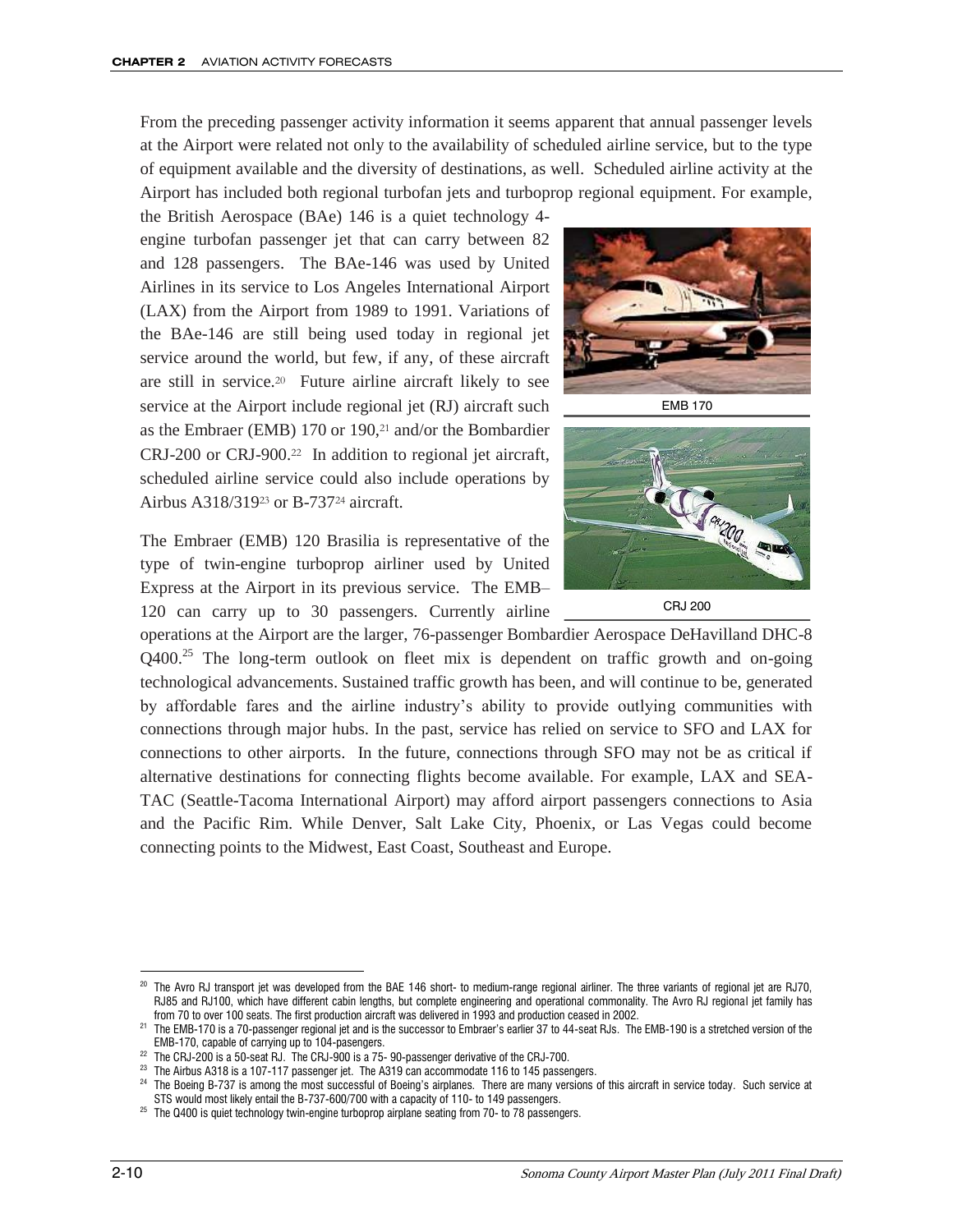# **MAINLINE / REGIONAL AIRLINE OPERATIONS FORECASTS**

The Sonoma County General Plan 2020 contains an Air Transportation Element  $(ATE)^{26}$  adopted in 2008 that continued policies established in the late 1980's designed to guide future growth and development of aviation activities and facilities in the County through the year 2020 in a manner consistent with the goals and policies established in other elements of the General Plan. The 2008 ATE contains assumptions first developed in the mid-1980's are now obsolete.



## **Background to Forecasts**

The Airport has had a long history of regularly scheduled airline service. However, there was a recent six-year break in airline service and a national recession started shortly after the resumption in service. Because of these circumstances none of the more traditional approaches<sup>27</sup>to projecting operational and passenger growth were regarded as being suited to the current situation. These historical circumstances warranted a more tailored approach to the forecasting of mainline<sup>28</sup> and regional airline<sup>29</sup> activities at the Airport. As a result, the existing level of service was projected through 2030 for two alternative commercial air service demand scenarios, i.e., (1) a Moderate Growth scenario (based on projections of the FAA's "Aerospace Forecast Fiscal Years 2006-2017") and (2) a Low Growth scenario (based on growth rates derived from FAA "Terminal Area Forecast (TAF) Enplanement Data."<sup>30</sup> Each of these scenarios were further broken down into two additional operational subsets reflecting a dominant "mainline airline" fleet mix (up to 14 average daily departures [ADD] by mainline airlines and 7 by regional airlines), and a "regional airline" dominant fleet mix (up to 14 ADD by regional airlines and 7 by mainline airlines) based on limitations published in the Sonoma County General Plan Air Transportation Element  $(ATE)^{31}$ . The resultant forecasts are compared with the 2008 ATE limits at the end of this report.

 $\overline{a}$ <sup>26</sup> County of Sonoma, "Air Transportation Element," August 18, 1992.

<sup>&</sup>lt;sup>27</sup> Methodologies such as Time-Series Analysis (R2), market Share of U.S. Domestic Enplanements, Enplanements per capita and Historical Growth Rate Projections did not lend themselves to this analysis due to the historically intermittent nature of air passenger service at the Airport.

<sup>&</sup>lt;sup>28</sup> Mainline Airline is defined as one using jet aircraft with approximately 100 to 150 seats.

<sup>&</sup>lt;sup>29</sup> Regional Airline is defined as one using turboprop or small jets with less than 99 seats.<br><sup>30</sup> The EAA based load factors and grouth rates used in this facecast report were derived

The FAA-based load factors and growth rates used in this forecast report were derived from data for airports of comparable size and operations, i.e., non-hub towered airports.

<sup>&</sup>lt;sup>31</sup> Note that these forecasts were based upon the version of the ATE that existed in 2007. Currently proposed changes to the ATE would reduce the maximum number of daily Mainline Airline departures to seven.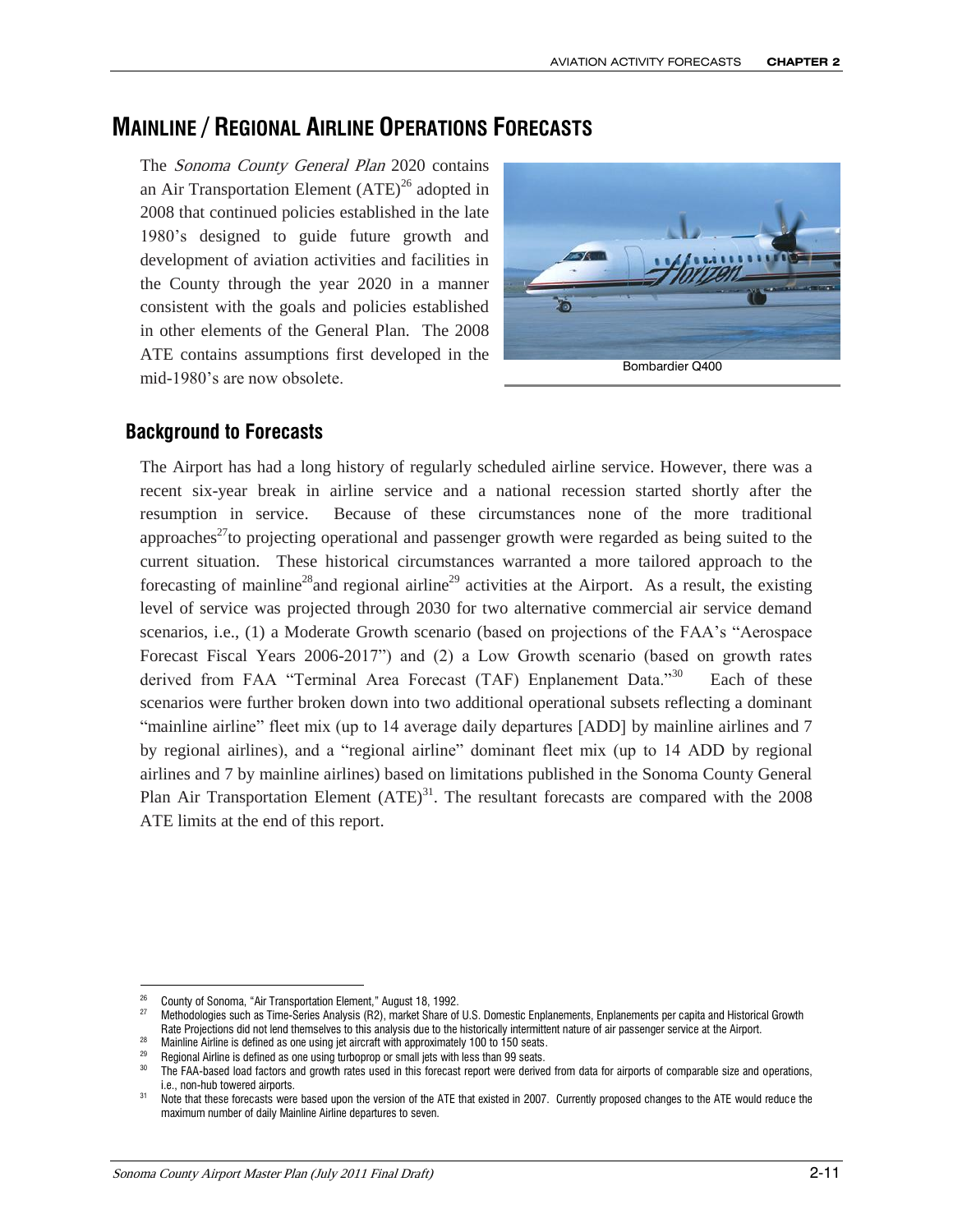## **Mainline and Regional Airline Forecasts**

The two commercial air service scenarios, "Moderate Growth" and "Low Growth," each have two additional subsets for potential conditions after 2010. These are:

- Regional airline service dominant
- Mainline airline service dominant

The regional airline dominant scenario assumes that scheduled regional airlines, utilizing aircraft with an average capacity of 76 passenger seats, would use up to fourteen of the twenty-one average daily departure (ADD) slots allowed by the ATE. Scheduled mainline airlines would use no more than seven ADD slots (for a total of no more than 21 ADD).

The mainline airline dominant scenario assumes that scheduled airlines, utilizing aircraft with an average seating capacity of 101 passenger seats, would use up to fourteen of the twenty-one ATE allocated ADD slots. Regional airlines would use no more than seven of the twenty-one slots (for a total of 21 ADD).

## *2010 Baseline Conditions*

The baseline conditions for all air service forecast scenarios are those that existed in 2010. These activity levels are presented in Table 2-2.

From the adjacent table it can be seen that total average daily departures (ADD) for the 2010 baseline condition is  $6.0$  ADD.<sup>32</sup> This is well within the proposed ATE limit of 21.0 ADD by 2020. The next step was to develop growth projections for the two scenarios for the period 2010 through 2030 in five-year increments.

# **Scheduled Mainline Airline Dominant Forecasts and Assumptions**

The mainline airline dominant forecast scenario assumes that the growth in commercial air service at the Airport between 2010 and 2030 would favor mainline airline operations. Two forecast scenarios (Moderate Growth and Low Growth) were developed for the scheduled mainline dominant scenario.

| Table 2-2               |                                         |                                                   |  |  |  |  |  |
|-------------------------|-----------------------------------------|---------------------------------------------------|--|--|--|--|--|
|                         | <b>2010 Baseline Conditions</b>         |                                                   |  |  |  |  |  |
|                         |                                         | <b>Actual</b><br><b>Activity</b><br><b>Levels</b> |  |  |  |  |  |
|                         | Average Daily Departures (ADD)          | 0                                                 |  |  |  |  |  |
|                         | Load Factor (101 seats X 75.6%)         | 0                                                 |  |  |  |  |  |
|                         | Enplaned Passengers Per Day             | 0                                                 |  |  |  |  |  |
| SCHEDULED<br>AIRLINE(S) | <b>Total Daily Mainline Passengers</b>  | 0                                                 |  |  |  |  |  |
|                         | <b>Total Annual Mainline Passengers</b> | $\Omega$                                          |  |  |  |  |  |
|                         | Average Daily Departures (ADD)          | 6.0                                               |  |  |  |  |  |
| REGIONAL<br>AIRLINE(S)  | Load Factor (74 seats X 57.2%)          | 42.3                                              |  |  |  |  |  |
|                         | <b>Enplaned Passengers Per Day</b>      | 253.9                                             |  |  |  |  |  |
|                         | <b>Total Daily Regional Passengers</b>  | 507.7                                             |  |  |  |  |  |
|                         | <b>Total Annual Regional Passengers</b> | 185,318                                           |  |  |  |  |  |
|                         | <b>Average Daily Departures</b>         | 6.0                                               |  |  |  |  |  |
|                         | <b>Annual Departures</b>                | 2,190                                             |  |  |  |  |  |
| <b>TOTALS</b>           | <b>Annual Operations</b>                | 4,380                                             |  |  |  |  |  |
|                         | Daily Enplaned Passengers               | 507.7                                             |  |  |  |  |  |
|                         | <b>Annual Enplaned Passengers</b>       | 92,659                                            |  |  |  |  |  |
|                         | <b>Total Annual Passengers</b>          | 185,318                                           |  |  |  |  |  |

 $\overline{a}$ 32 For reference purposes the Horizon Air service to LAX and SEA-TAC beginning in March 2007 is the equivalent of 2.85 ADD.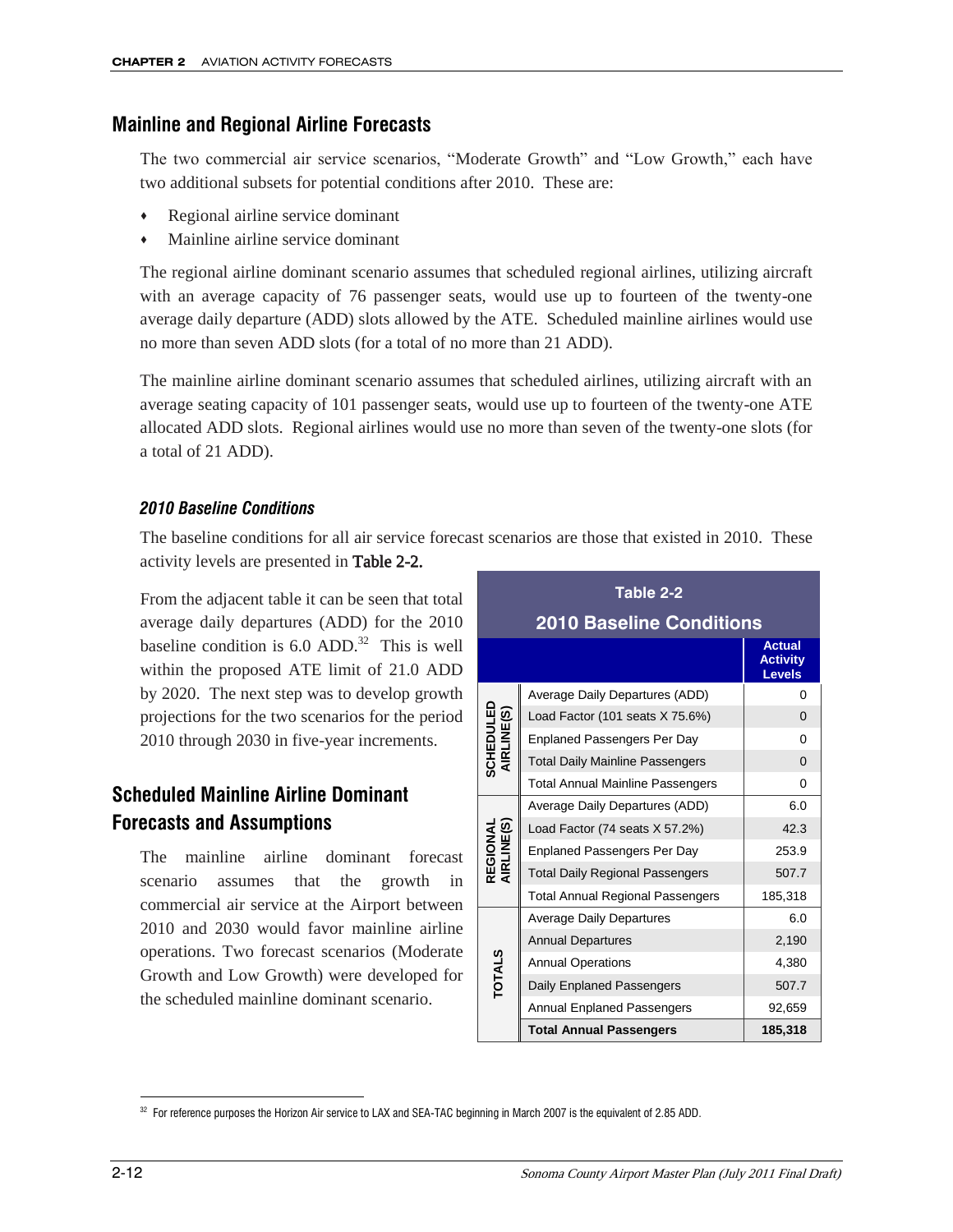#### *Moderate Growth Scenario*

**Table 2-3** sets forth the assumptions derived for the moderate growth<sup>33</sup> scenario of the scheduled mainline dominant forecast. From this table it can be seen that the total average daily departures (ADD) through 2020 (9.38) are well within the proposed ATE 2020 limit of 21 ADD, as are the total annual operations (6,846 versus the ATE's Objective AT-5.1 of 15,200 annual airline service operations by 2020). Similarly, 2020 regional airline operations (2,920) are well under the ATE limit of 5,200, and 2020 mainline operations (3,925) are also well under the ATE's 10,000 annual operations limit. Similarly, the Year 2020 mainline passenger level of 301,696 would not exceed the ATE's limit of 523,000 annual passengers, but the 2020 regional passengers (157,563) would exceed the ATE's current limit of 50,000 annual passengers. Although overall well within the ADD slots allocated for commercial air service, the size and load factors of the regional airline aircraft anticipated to serve the Airport in 2020 are considerably larger than those assumed in the 2008 ATE.<sup>34</sup>

|                            | Table 2-3<br><b>Scheduled Mainline Dominant (Moderate Growth Scenario)</b> |            |            |            |            |  |  |  |  |
|----------------------------|----------------------------------------------------------------------------|------------|------------|------------|------------|--|--|--|--|
|                            |                                                                            | 2015       | 2020       | 2025       | 2030       |  |  |  |  |
|                            | Average Daily Departures (ADD)                                             | 4.60       | 5.38       | 6.17       | 7.22       |  |  |  |  |
| <b>MAINLINE AIRLINE(S)</b> | <b>Annual Mainline Departures</b>                                          | 1,679.00   | 1,962.61   | 2,252.05   | 2,635.30   |  |  |  |  |
|                            | <b>Annual Mainline Operations</b>                                          | 3,358.00   | 3,925.21   | 4,504.10   | 5,270.60   |  |  |  |  |
|                            | Boarding Load Factor (Based on 101 avg.<br>seats X FAA LF growth rates)    | 76.36      | 76.86      | 77.27      | 77.57      |  |  |  |  |
|                            | Enplaned Mainline Passengers Per Day                                       | 351.24     | 413.28     | 476.73     | 560.04     |  |  |  |  |
|                            | <b>Annual Enplaned Mainline Passengers</b>                                 | 128,201.73 | 150,847.78 | 174,004.64 | 204,414.95 |  |  |  |  |
|                            | <b>Total Daily Mainline Passengers</b>                                     | 702.48     | 826.56     | 953.45     | 1,120.08   |  |  |  |  |
|                            | <b>Total Annual Mainline Passengers</b>                                    | 256,403.45 | 301,695.57 | 348,009.29 | 408,829.90 |  |  |  |  |
|                            | Average Daily Departures (ADD)                                             | 3.80       | 4.00       | 4.40       | 4.65       |  |  |  |  |
|                            | <b>Annual Regional Departures</b>                                          | 1,387.00   | 1,490.00   | 1,606.00   | 1,697.25   |  |  |  |  |
|                            | <b>Annual Regional Operations</b>                                          | 2,774.00   | 2,920.00   | 3,212.00   | 3,394.50   |  |  |  |  |
| REGIONAL AIRLINE(S)        | Boarding Load Factor (Based on 76 avg.<br>seats X FAA LF growth rates)     | 52.44      | 53.96      | 55.02      | 56.16      |  |  |  |  |
|                            | <b>Enplaned Regional Passengers Per Day</b>                                | 199.27     | 215.84     | 242.11     | 261.16     |  |  |  |  |
|                            | <b>Annual Enplaned Regional Passengers</b>                                 | 72,733.55  | 78,781.60  | 88,368.54  | 95,324.35  |  |  |  |  |
|                            | <b>Total Daily Regional Passengers</b>                                     | 398.54     | 431.68     | 484.21     | 522.33     |  |  |  |  |
|                            | <b>Total Annual Regional Passengers</b>                                    | 145,468.56 | 157,563.2  | 176,737.09 | 190,648.70 |  |  |  |  |
|                            | <b>Average Daily Departures</b>                                            | 8.40       | 9.38       | 10.57      | 11.87      |  |  |  |  |
|                            | <b>Annual Departures</b>                                                   | 3,066      | 3,423      | 3,858      | 4,333      |  |  |  |  |
| <b>TOTALS</b>              | <b>Annual Operations</b>                                                   | 6,132      | 6,846      | 7,716      | 8,665      |  |  |  |  |
|                            | Daily Enplaned Passengers                                                  | 551        | 629        | 719        | 821        |  |  |  |  |
|                            | <b>Annual Enplaned Passengers</b>                                          | 200,936    | 229,629    | 262,373    | 299,739    |  |  |  |  |
|                            | <b>Total Annual Passengers</b>                                             | 401,872    | 459,259    | 524,746    | 599,479    |  |  |  |  |

 $\overline{a}$ <sup>33</sup> The moderate growth scenario is based on FAA TAF load factors and projected growth rates from the FAA's "Aerospace Forecast Fiscal Years 2006-2017"

<sup>&</sup>lt;sup>34</sup> The ATE's assumptions in this regard are not consistent with current airline industry trends.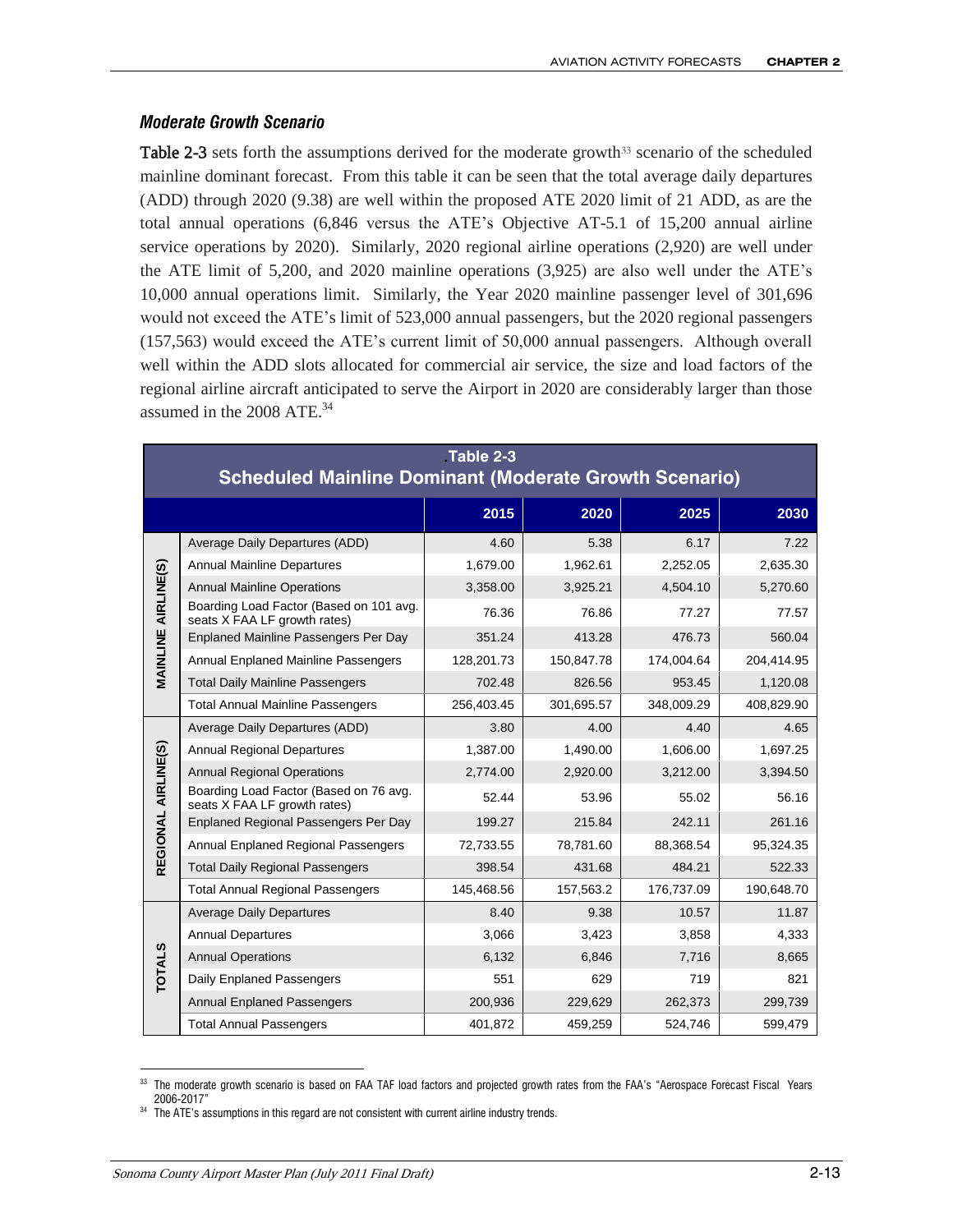#### *Low Growth Scenario*

Table 2-4 sets forth the assumptions derived for the Low Growth<sup>35</sup> scenario of the scheduled mainline dominant forecast.

|                     | Table 2-4<br><b>Scheduled Mainline Dominant (Low Growth Scenario)</b>   |            |            |            |            |  |  |
|---------------------|-------------------------------------------------------------------------|------------|------------|------------|------------|--|--|
|                     |                                                                         | 2015       | 2020       | 2025       | 2030       |  |  |
|                     | Average Daily Departures (ADD)                                          | 4.60       | 5.24       | 5.75       | 6.36       |  |  |
|                     | <b>Annual Mainline Departures</b>                                       | 1,679.00   | 1,912.60   | 2,098.75   | 2,321.40   |  |  |
|                     | <b>Annual Mainline Operations</b>                                       | 3,358.00   | 3,825.20   | 4,197.50   | 4,642.80   |  |  |
| AIRLINE(S)          | Boarding Load Factor (Based on 101 avg.<br>seats X FAA LF growth rates) | 76.36      | 76.86      | 77.27      | 77.57      |  |  |
|                     | <b>Enplaned Mainline Passengers Per Day</b>                             | 351.24     | 402.75     | 444.27     | 493.33     |  |  |
| MAINLINE            | Annual Enplaned Mainline Passengers                                     | 128,201.73 | 147,004.35 | 162,159.92 | 180,066.36 |  |  |
|                     | <b>Total Daily Mainline Passengers</b>                                  | 702.48     | 805.50     | 888.55     | 986.66     |  |  |
|                     | <b>Total Annual Mainline Passengers</b>                                 | 256,403.45 | 294,008.70 | 324,319.84 | 360,132.71 |  |  |
|                     | Average Daily Departures (ADD)                                          | 3.80       | 4.00       | 4.40       | 4.65       |  |  |
|                     | <b>Annual Regional Departures</b>                                       | 1,387.00   | 1,460.00   | 1,606.00   | 1,697.25   |  |  |
|                     | <b>Annual Regional Operations</b>                                       | 2,774.00   | 2,920.00   | 3,212.00   | 3,394.50   |  |  |
| REGIONAL AIRLINE)S) | Boarding Load Factor (Based on 76 avg.<br>seats X FAA LF growth rates)  | 52.44      | 53.96      | 55.02      | 56.16      |  |  |
|                     | Enplaned Regional Passengers Per Day                                    | 199.27     | 215.84     | 242.11     | 261.16     |  |  |
|                     | Annual Enplaned Regional Passengers                                     | 2,733.55   | 78, 781.60 | 88,368.54  | 95,324.35  |  |  |
|                     | <b>Total Daily Regional Passengers</b>                                  | 398.54     | 431.68     | 484.21     | 522.33     |  |  |
|                     | <b>Total Annual Regional Passengers</b>                                 | 145,468.56 | 157,563.20 | 176,737.09 | 190,648.70 |  |  |
|                     | <b>Average Daily Departures</b>                                         | 8.40       | 9.24       | 10.15      | 11.01      |  |  |
|                     | <b>Annual Departures</b>                                                | 3,066      | 3,373      | 3,705      | 4,019      |  |  |
| <b>TOTALS</b>       | <b>Annual Operations</b>                                                | 6,132      | 6,746      | 7,410      | 8,037      |  |  |
|                     | Daily Enplaned Passengers                                               | 551        | 619        | 686        | 754        |  |  |
|                     | <b>Annual Enplaned Passengers</b>                                       | 200.93     | 225,786    | 250,528    | 275,391    |  |  |
|                     | <b>Total Annual Passengers</b>                                          | 401,872    | 451,572    | 501,057    | 550,781    |  |  |

From the preceding table it can be seen that the total average daily departures (ADD) through 2020 (9.24) are well within the proposed ATE 2020 limit of 21 ADD, as are the total annual operations (6,746 versus the 2020 ATE's 15,200). Similarly, 2020 regional airline operations (2,920) are well under the ATE limit of 5,200, and 2020 mainline operations (3,825) are also well under the ATE's 10,000 annual operations limit. Similarly, the 2020 mainline passenger level of 294,008 would not exceed the ATE's limit of 523,000 annual passengers, but the 2020 regional passengers 157,563) would exceed the ATE limit of 50,000 annual passengers. Although overall well within the ADD slots allocated for commercial air service, the size and load factors of the regional airline aircraft anticipated to serve the Airport in 2020 are considerably larger than those assumed in the ATE.<sup>36</sup>

 $\overline{a}$ <sup>35</sup> The low growth scenario is based on FAA TAF load factors and projected TAF growth rates through 2020, and extrapolated for 2025 and 2030. The ATE's assumptions in this regard are not consistent with current airline industry trends.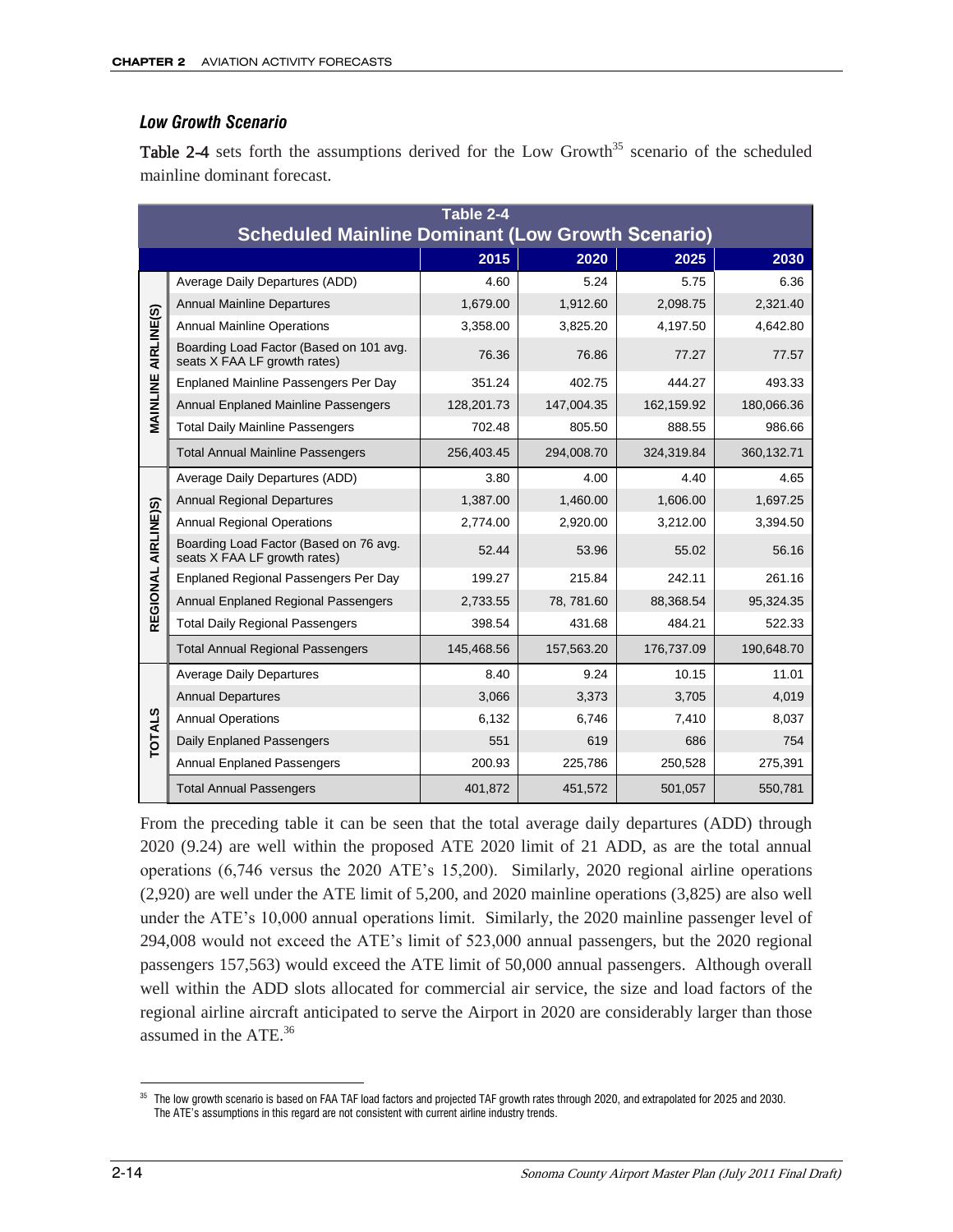# **Regional Airline Dominant Forecasts and Assumptions**

This forecast scenario assumes that the growth in commercial air service between 2010 and 2030 will favor regional airline operations. Two forecast scenarios (Moderate Growth and Low Growth) were developed for the regional airline dominant scenario.

#### *Moderate Growth Scenario*

Table 2-5 sets forth the assumptions derived for the Moderate Growth<sup>37</sup> scenario of the regional airline dominant forecast. The following table sets forth the assumptions used in this scenario:

|                          | Table 2-5<br><b>Regional Airline Dominant (Moderate Growth Scenario)</b> |            |            |            |            |  |  |  |
|--------------------------|--------------------------------------------------------------------------|------------|------------|------------|------------|--|--|--|
|                          |                                                                          | 2015       | 2020       | 2025       | 2030       |  |  |  |
|                          | Average Daily Departures (ADD)                                           | 3.3        | 3.55       | 4.10       | 4.65       |  |  |  |
|                          | <b>Annual Mainline Departures</b>                                        | 1,204.50   | 1,295.75   | 1,496.50   | 1,697.25   |  |  |  |
|                          | <b>Annual Mainline Operations</b>                                        | 2,409.00   | 2,591.50   | 2,993.00   | 3,394.50   |  |  |  |
| <b>MAINLINE AIRLINES</b> | Boarding Load Factor (Based on 101<br>avg. seats X FAA LF growth rates)  | 76.36      | 76.86      | 77.27      | 77.57      |  |  |  |
|                          | Enplaned Mainline Passengers Per Day                                     | 251.97     | 272.86     | 316.79     | 360.69     |  |  |  |
|                          | <b>Annual Enplaned Mainline Passengers</b>                               | 91,970.80  | 99,592.64  | 115,627.07 | 131,652.29 |  |  |  |
|                          | <b>Total Daily Mainline Passengers</b>                                   | 503.94     | 545.71     | 602.67     | 659.33     |  |  |  |
|                          | <b>Total Annual Mainline Passengers</b>                                  | 183,941.60 | 199,185.28 | 231,254.15 | 263,304.58 |  |  |  |
|                          | Average Daily Departures (ADD)                                           | 5.7        | 6.60       | 7.30       | 8.20       |  |  |  |
|                          | <b>Annual Regional Departures</b>                                        | 2080.5     | 2,409.00   | 2,664.50   | 2,993.00   |  |  |  |
|                          | <b>Annual Regional Operations</b>                                        | 4161.00    | 4,818.00   | 5,329.00   | 5,986.00   |  |  |  |
| REGIONAL AIRLINE(S)      | Boarding Load Factor (Based on 76 avg.<br>seats X FAA LF growth rates)   | 52.44      | 53.96      | 55.02      | 56.16      |  |  |  |
|                          | Enplaned Regional Passengers Per Day                                     | 298.91     | 356.14     | 401.68     | 460.54     |  |  |  |
|                          | Annual Enplaned Regional Passengers                                      | 109,101.42 | 129,989.64 | 146,611.45 | 168,098.85 |  |  |  |
|                          | <b>Total Daily Regional Passengers</b>                                   | 597.82     | 712.27     | 803.35     | 921.09     |  |  |  |
|                          | <b>Total Annual Regional Passengers</b>                                  | 218,202.84 | 259,979.28 | 293,222.90 | 336,197.7  |  |  |  |
|                          | <b>Average Daily Departures</b>                                          | 9.00       | 10.15      | 11.40      | 12.85      |  |  |  |
|                          | <b>Annual Departures</b>                                                 | 3,285      | 3,705      | 4,161      | 4,690      |  |  |  |
| <b>TOTALS</b>            | <b>Annual Operations</b>                                                 | 6,570      | 7,410      | 8,322      | 9,381      |  |  |  |
|                          | Daily Enplaned Passengers                                                | 551.00     | 629        | 718        | 821        |  |  |  |
|                          | <b>Annual Enplaned Passengers</b>                                        | 201,072    | 229,582    | 262,239    | 299,751    |  |  |  |
|                          | <b>Total Annual Passengers</b>                                           | 402,144    | 459,165    | 524,477    | 599,502    |  |  |  |

The preceding table shows that the total average daily departures (ADD) for 2020 (10.15) are well within the proposed ATE limit of 21 ADD, as are the total annual operations (7,410 versus the ATE's limit of 15,200). Similarly, 2020 regional airline operations (4,818) are within the 2020 ATE limit of 5,200 operations, while 2020 mainline operations (2,591) are about 30 26

 $\overline{a}$  $\rm^{37}$  The moderate growth scenario is based on FAA TAF load factors and projected growth rates from the FAA's "Aerospace Forecast Fiscal Years 2006-2017".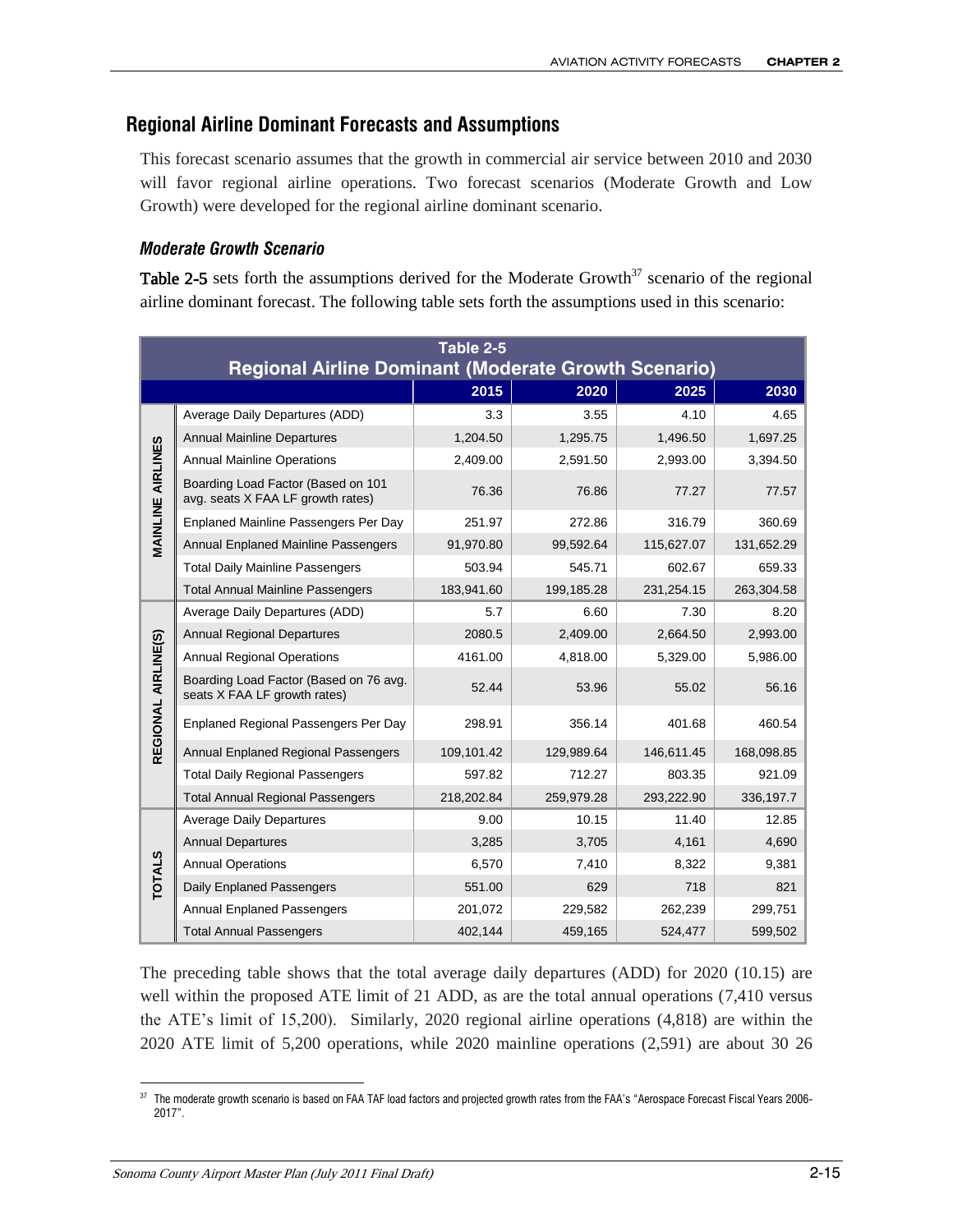percent of the ATE's 10,000 annual operations limit. The 2020 mainline passenger level of 199,185 is well within the ATE limit of 523,000 passengers, while the 2020 regional passengers 259,979) would clearly exceed the ATE's limits of 50,000 passengers.<sup>38</sup>

#### *Low Growth Scenario*

Table 2-6 sets forth the assumptions derived for the Low Growth<sup>39</sup> scenario of the regional airline dominant forecast:

|                          | Table 2-6<br><b>Regional Airline Dominant (Low Growth Scenario)</b>     |            |            |            |            |  |  |  |
|--------------------------|-------------------------------------------------------------------------|------------|------------|------------|------------|--|--|--|
|                          |                                                                         | 2015       | 2020       | 2025       | 2030       |  |  |  |
|                          | Average Daily Departures (ADD)                                          | 3.3        | 3.45       | 3.90       | 4.25       |  |  |  |
| <b>MAINLINE AIRLINES</b> | <b>Annual Mainline Departures</b>                                       | 1.204.50   | 1,259.25   | 1,423.50   | 1,551.25   |  |  |  |
|                          | <b>Annual Mainline Operations</b>                                       | 2,409.00   | 2,518.50   | 2,847.00   | 3,102.50   |  |  |  |
|                          | Boarding Load Factor (Based on 101<br>avg. seats X FAA LF growth rates) | 76.36      | 76.86      | 77.27      | 77.57      |  |  |  |
|                          | <b>Enplaned Mainline Passengers Per Day</b>                             | 251.97     | 265.17     | 301.33     | 329.66     |  |  |  |
|                          | Annual Enplaned Mainline Passengers                                     | 91,970.80  | 96,787.21  | 109,986.73 | 120,327.36 |  |  |  |
|                          | <b>Total Daily Mainline Passengers</b>                                  | 503.94     | 530.34     | 602.67     | 659.33     |  |  |  |
|                          | <b>Total Annual Mainline Passengers</b>                                 | 183,941.60 | 193,574.43 | 219,973.46 | 240,654.72 |  |  |  |
|                          | Average Daily Departures (ADD)                                          | 5.7        | 6.55       | 7.00       | 7.55       |  |  |  |
|                          | <b>Annual Regional Departures</b>                                       | 2080.50    | 2,390.75   | 2,555.00   | 2,755.75   |  |  |  |
|                          | <b>Annual Regional Operations</b>                                       | 4,161.00   | 4,781.50   | 5,110.00   | 5,511.50   |  |  |  |
| REGIONAL AIRLINE(S)      | Boarding Load Factor (Based on 76 avg.<br>seats X FAA LF growth rates)  | 52.44      | 53.96      | 55.02      | 56.16      |  |  |  |
|                          | <b>Enplaned Regional Passengers Per Day</b>                             | 298.91     | 353.43     | 385.17     | 424.04     |  |  |  |
|                          | Annual Enplaned Regional Passengers                                     | 109,101.42 | 129,004.87 | 140,586.32 | 154,773.94 |  |  |  |
|                          | <b>Total Daily Regional Passengers</b>                                  | 597.82     | 706.88     | 770.34     | 848.08     |  |  |  |
|                          | <b>Total Annual Regional Passengers</b>                                 | 218,202.84 | 258,009.74 | 281,172.64 | 309,547.89 |  |  |  |
|                          | <b>Average Daily Departures</b>                                         | 9.00       | 10.00      | 10.90      | 11.80      |  |  |  |
|                          | <b>Annual Departures</b>                                                | 3,285      | 3,650      | 3,979      | 4,307      |  |  |  |
| <b>TOTALS</b>            | <b>Annual Operations</b>                                                | 6,570      | 7,300      | 7,957      | 8,614      |  |  |  |
|                          | Daily Enplaned Passengers                                               | 551.00     | 619        | 687        | 754        |  |  |  |
|                          | <b>Annual Enplaned Passengers</b>                                       | 201,072    | 225,792    | 250,573    | 275,101    |  |  |  |
|                          | <b>Total Annual Passengers</b>                                          | 402,144    | 451,584    | 501,146    | 550,203    |  |  |  |

 $\overline{a}$ <sup>38</sup> The ATE's assumptions in this regard are not consistent with current airline industry trends.

 $^\mathrm{39}$  The moderate growth scenario is based on FAA TAF load factors and projected growth rates from the FAA's "Aerospace Forecast Fiscal Years 2006-2017"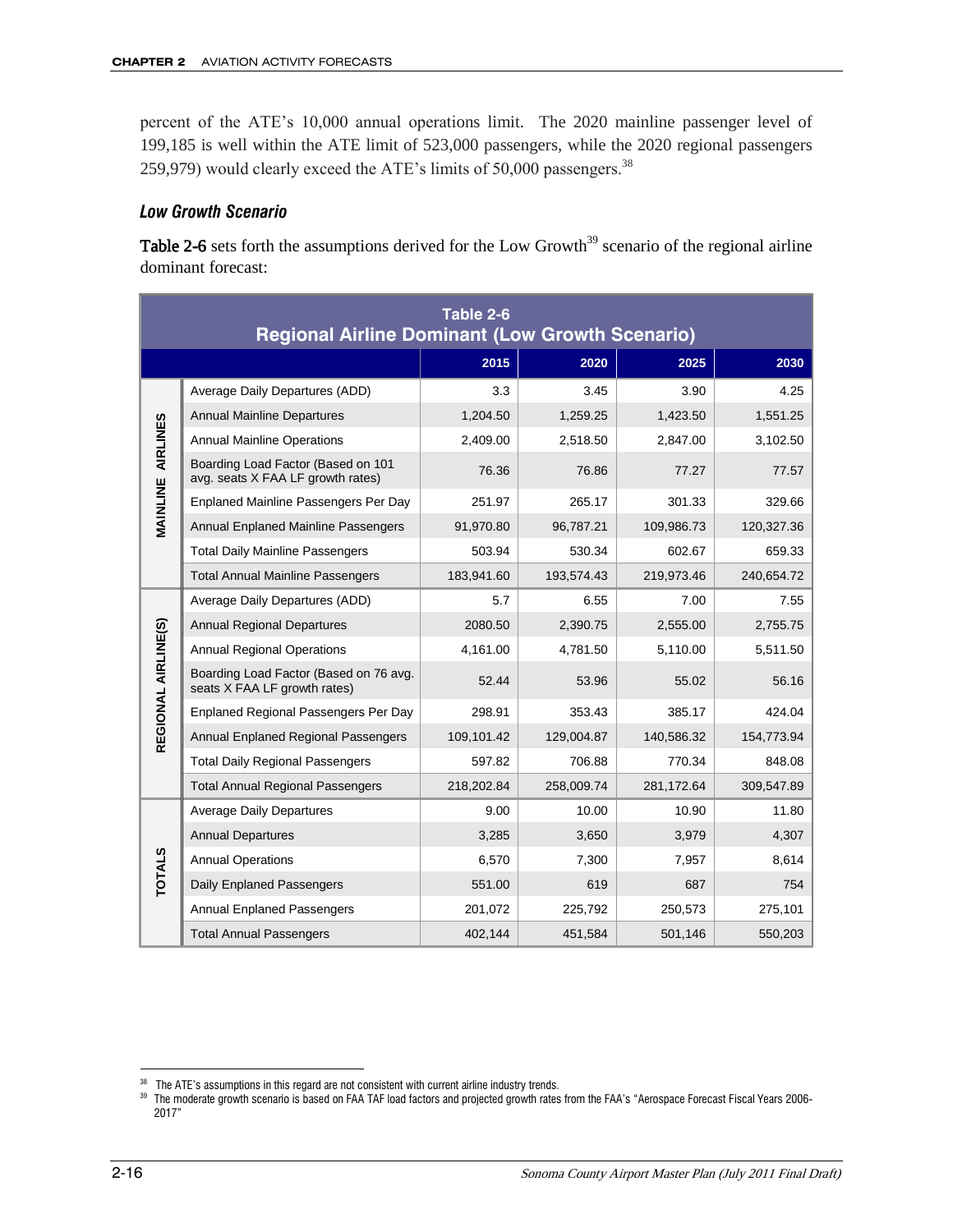The preceding table shows that the total average daily departures (ADD) for 2020 (10.00) are well within the proposed ATE limit of 21 ADD, as are the total annual operations (7,300 versus the draft ATE's limit of 15,200). 2020 regional airline operations for 2020 (4,782) are slightly under the 2020 ATE limit of 5,200 operations, while 2020 mainline operations (2,519) are about 28.2 percent of the ATE's 10,000 annual operations limit. The 2020 mainline passenger level of 193,574 is well within the ATE limit of 523,000 passengers, while the 2020 regional passengers  $(258,010)$  would clearly exceed the ATE's limits of 50,000 passengers.<sup>40</sup> Table 2-7 presents a summary of the above enplanements forecasts.

| Table 2-7<br><b>Enplanement Forecasts Summary</b>       |        |         |         |         |         |  |  |  |  |
|---------------------------------------------------------|--------|---------|---------|---------|---------|--|--|--|--|
| <b>Scenario</b><br>2015<br>2010<br>2020<br>2025<br>2030 |        |         |         |         |         |  |  |  |  |
| Moderate Growth:<br><b>Mainline Dominant</b>            | 92,659 | 200,936 | 229,629 | 262,373 | 299,739 |  |  |  |  |
| Moderate Growth:<br><b>Regional Dominant</b>            | 92,659 | 201,072 | 229,582 | 262,239 | 299,751 |  |  |  |  |
| Low Growth:<br><b>Mainline Dominant</b>                 | 92,659 | 200,936 | 225,786 | 250,528 | 275,391 |  |  |  |  |
| Low Growth:<br><b>Regional Dominant</b>                 | 92,659 | 201,072 | 225,792 | 250,573 | 275,101 |  |  |  |  |

Figure 2B is a graphical representation of the historical enplanements and forecast for Low Growth and Moderate Growth enplanements projections for the Airport.<sup>41</sup> As can be seen from the figure, neither the Moderate Growth scenario nor the Low Growth scenario would exceed the County's proposed ATE 2020 annual enplanement limit of 286,500 (or 573,000 annual passengers). The Moderate Growth scenario could exceed 286,500 annual enplanements around 2028 and the Low Growth scenario would not exceed this level during the 20-year forecast period.

 $\overline{a}$ <sup>40</sup> The ATE's assumptions in this regard are not consistent with current airline industry trends.

<sup>41</sup> Only the moderate growth and low growth scenarios are depicted because any differences between the airline dominant and regional airline dominant enplanement figures within these two scenarios are minor.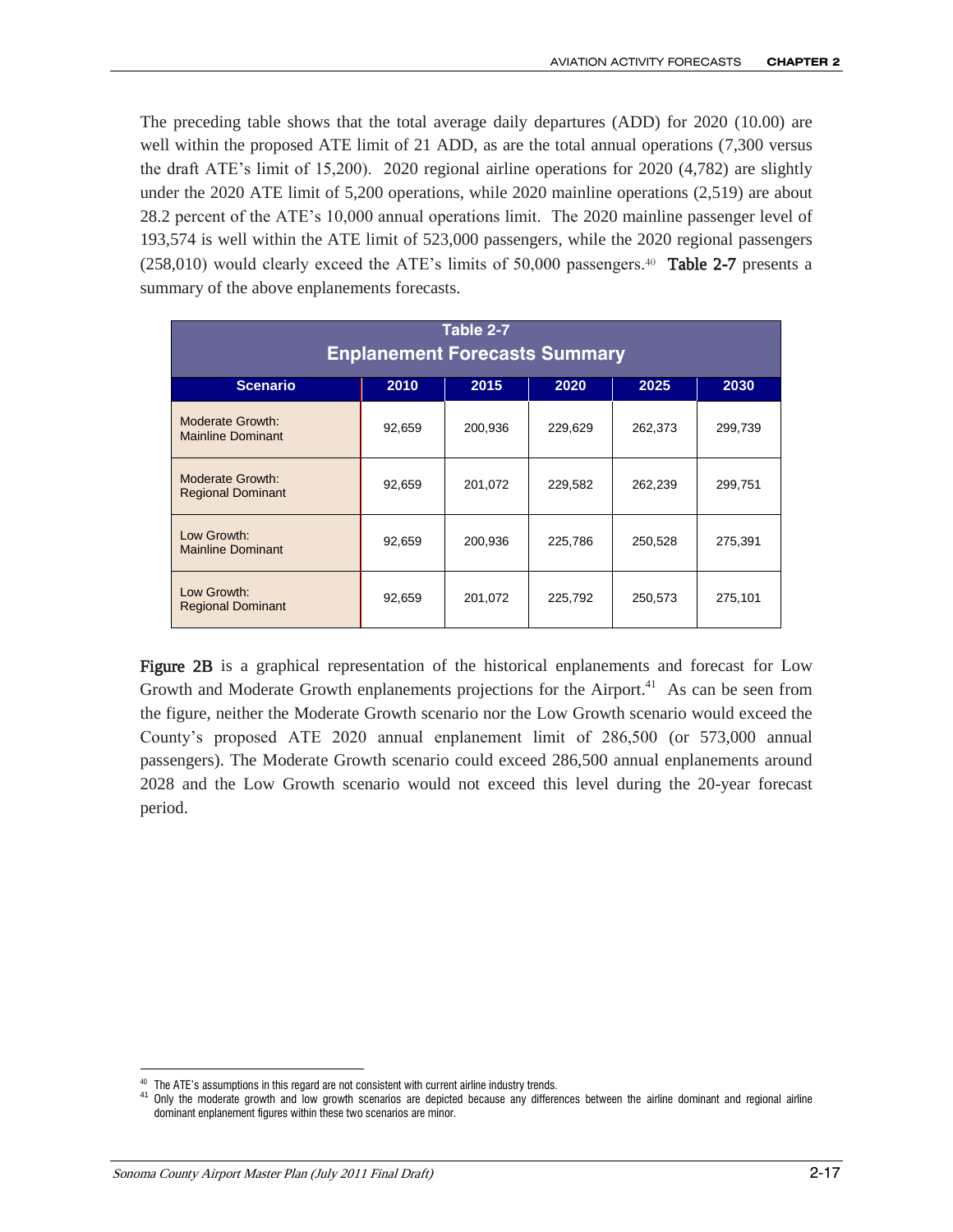

# **PREFERRED MAINLINE AND REGIONAL AIRLINE FORECASTS**

This chapter has presented the methodologies and assumptions used to forecast a range of potential mainline and regional airline activities at the Airport. The next step should be to select one of the two forecast scenarios as the Master Plan's commercial air service forecast. To the extent possible, the selected forecast should correlate with the County's General Plan 2020 Air Transportation Element (ATE). However, as was discussed above, the 2008 adopted ATE had

forecast certain activity levels for 2005 based on assumptions developed in the mid-1980's. Since then, many things have changed in the airline industry. The 15 passenger regional airliners and 50 passenger regional jets which form the basis for the 2008 ATE projections will not likely ever see substantial service at the Airport. In the 2008 update of the ATE, the County has retained the fleet mix and



load factor assumptions used in the original ATE and projected these assumptions to 2020. This is not consistent with current commercial mainline trends. For these reasons the ATE assumptions need to be reevaluated.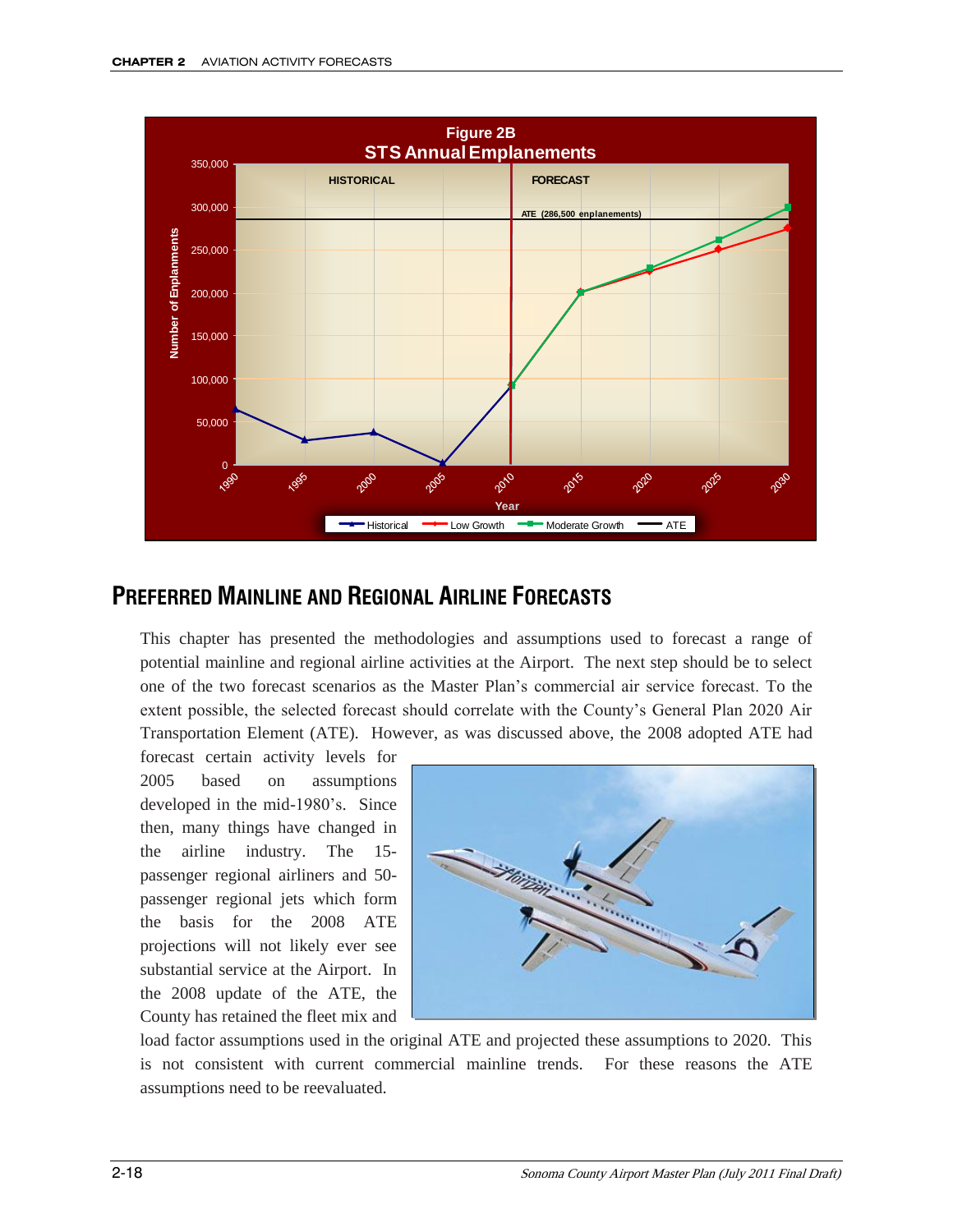Similarly, the definition of a regional airline set forth in the 2008 ATE is not consistent with current terminology. The 2008 ATE classifies any commercial aircraft used in scheduled intrastate service as a regional airline. This means that any aircraft, including those with as many as 150 passenger seats and capable of using the Airport, used in intrastate service would be classified as a regional airline. For reasons of consistency, the assumptions developed in the Sonoma County Airport Master Plan Update and the 2020 Sonoma County General Plan Update must be the same. The ATE requires consistency between the Sonoma County Airport Master Plan, including any assumptions or other information projected to the year 2020 that are consistent with the operational realities of the Airport and current airline trends. For purposes of this report, and to allow for a more conservative evaluation of the potential environmental impacts associated with master plan implementation, the Moderate Growth: Mainline Dominant Scenario is proposed as the Master Plan mainline and regional airline forecast (see **Table 2-8**).

|                     | Table 2-8<br><b>Proposed Master Plan Mainline and Regional Airline Forecast</b> |            |            |            |            |  |  |  |  |
|---------------------|---------------------------------------------------------------------------------|------------|------------|------------|------------|--|--|--|--|
|                     | <b>Scheduled Mainline Dominant (Moderate Growth Scenario)</b>                   |            |            |            |            |  |  |  |  |
|                     |                                                                                 | 2015       | 2020       | 2025       | 2030       |  |  |  |  |
|                     | Average Daily Departures (ADD)                                                  | 4.60       | 5.38       | 6.17       | 7.22       |  |  |  |  |
|                     | <b>Annual Mainline Departures</b>                                               | 1,679.00   | 1,962.61   | 2,252.05   | 2,635.30   |  |  |  |  |
|                     | <b>Annual Mainline Operations</b>                                               | 3,358.00   | 3,925.21   | 4,504.10   | 5,270.60   |  |  |  |  |
| AIRLINE(S)          | Boarding Load Factor (Based on 101 avg.<br>seats X FAA LF growth rates)         | 76.36      | 76.86      | 77.27      | 77.57      |  |  |  |  |
|                     | Enplaned Mainline Passengers Per Day                                            | 351.24     | 413.28     | 476.73     | 560.04     |  |  |  |  |
| MAINLINE            | Annual Enplaned Mainline Passengers                                             | 128,201.73 | 150,847.78 | 174,004.64 | 204,414.95 |  |  |  |  |
|                     | <b>Total Daily Mainline Passengers</b>                                          | 702.48     | 826.56     | 953.45     | 1,120.08   |  |  |  |  |
|                     | <b>Total Annual Mainline Passengers</b>                                         | 256,403.45 | 301,695.57 | 348,009.29 | 408,829.90 |  |  |  |  |
|                     | Average Daily Departures (ADD)                                                  | 3.80       | 4.00       | 4.40       | 4.65       |  |  |  |  |
|                     | <b>Annual Regional Departures</b>                                               | 1,387.00   | 1,460.00   | 1,606.00   | 1,697.25   |  |  |  |  |
|                     | <b>Annual Regional Operations</b>                                               | 2,774.00   | 2,920.00   | 3,212.00   | 3,394.50   |  |  |  |  |
| REGIONAL AIRLINE(S) | Boarding Load Factor (Based on 76 avg.<br>seats X FAA LF growth rates)          | 52.44      | 53.96      | 55.02      | 56.16      |  |  |  |  |
|                     | Enplaned Regional Passengers Per Day                                            | 199.27     | 215.84     | 242.11     | 261.16     |  |  |  |  |
|                     | Annual Enplaned Regional Passengers                                             | 72,733.55  | 78,781.60  | 88,368.54  | 95,324.35  |  |  |  |  |
|                     | <b>Total Daily Regional Passengers</b>                                          | 398.54     | 431.68     | 484.21     | 522.33     |  |  |  |  |
|                     | <b>Total Annual Regional Passengers</b>                                         | 145,468.56 | 157,563.2  | 176,737.09 | 190,648.70 |  |  |  |  |
|                     | <b>Average Daily Departures</b>                                                 | 8.4        | 9.38       | 10.57      | 11.87      |  |  |  |  |
|                     | <b>Annual Departures</b>                                                        | 3,066      | 3,423      | 3,858      | 4,333      |  |  |  |  |
| <b>TOTALS</b>       | <b>Annual Operations</b>                                                        | 6,132      | 6,846      | 7,716      | 8,665      |  |  |  |  |
|                     | Daily Enplaned Passengers                                                       | 551        | 629        | 719        | 821        |  |  |  |  |
|                     | Annual Enplaned Passengers                                                      | 200,936    | 229,629    | 262,373    | 299,739    |  |  |  |  |
|                     | <b>Total Annual Passengers</b>                                                  | 401,872    | 459,259    | 524,746    | 599,479    |  |  |  |  |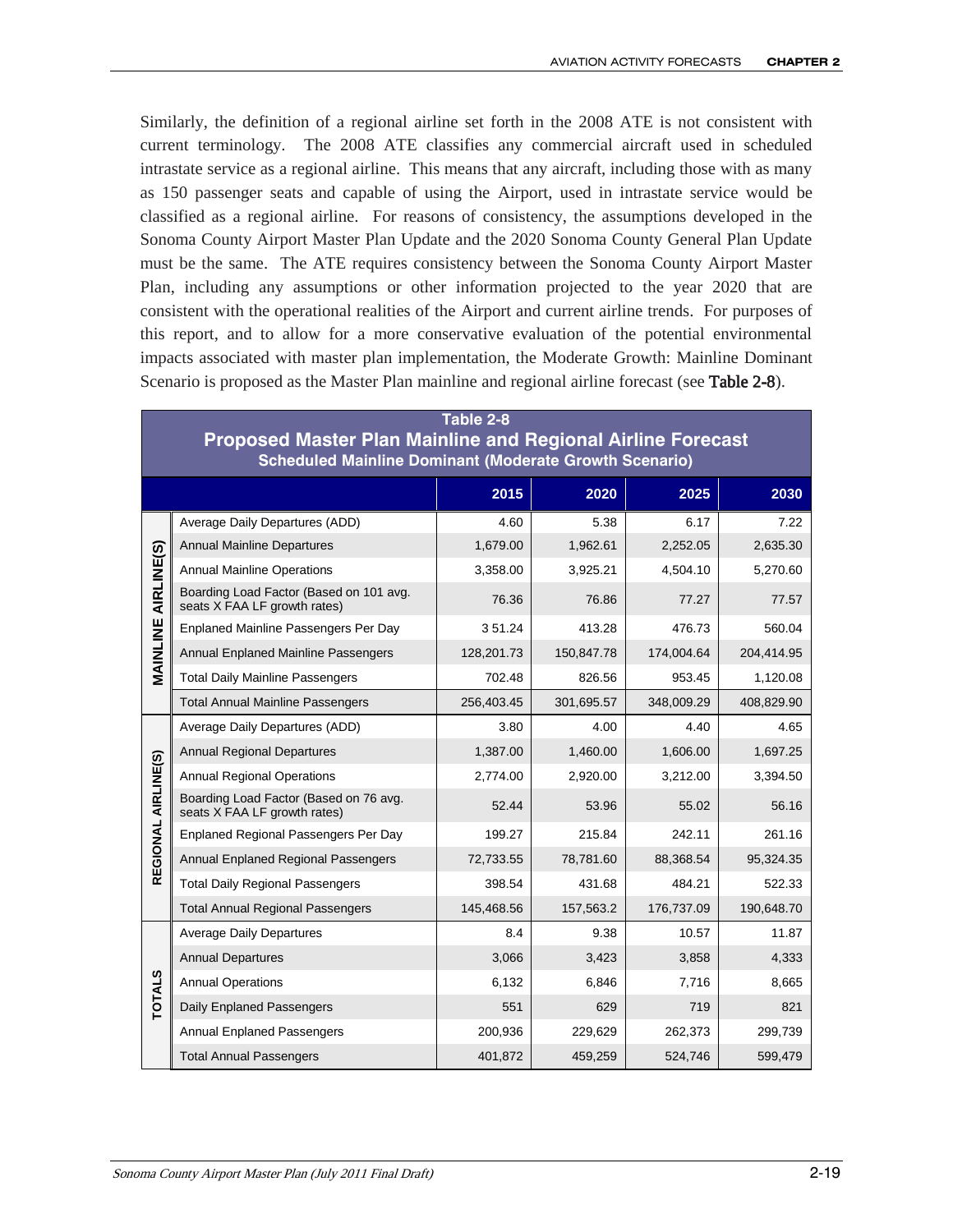# **GENERAL AVIATION AND AIR TAXI FORECASTS**

General aviation forecasts traditionally consist of two parts: based aircraft and aircraft operations. GA operations are further broken down into itinerant and local operations. Air Taxi operations are listed under itinerant operations.<sup>42</sup>

# **Based Aircraft Demand Factors**

Current and future demand for based aircraft parking space in hangars, tiedowns, and transient parking at the Airport is influenced by a variety of factors. Some of these factors are national or regional in character; others are specific to the Airport. Each of these demand factors needs to be considered in the development of based aircraft forecasts for the Airport.

#### *National Demand Factors*

National influences on local based aircraft demand are significant in that they are external influences, largely beyond the direct control of the Airport or local community. These demand factors are part of what determines the growth rates of general aviation. The FAA Aerospace Forecasts, 2011-2031 cites the following national demand factors:

- Total active general aviation aircraft fleet
- Total hours flown by aircraft type
- Total active pilots

The overall growth of the active general aviation aircraft fleet is forecast to increase at an average annual rate of 0.9percent over the FAA's 20-year forecast period (2011-2031), with the number of active aircraft increasing from 224,172 in 2010 to 270,920 in 2031. The more sophisticated and expensive turbine-powered fleet is projected to grow at an average of 3.0 percent a year over the 20-year forecast period, with the turbine jet fleet increasing at 4.2 percent a year. Another new category of aircraft was created in 2005: Light Sport Aircraft. These aircraft evolved from and emulate ultralight and small aircraft not currently included in the FAA's aircraft registry counts.<sup>43</sup>At the end of 2009, a total of 6,547 active aircraft were estimated to be in this category. An anticipated 450 newly manufactured light sport aircraft are projected to enter the active national GA fleet on an annual basis through 2013 with an assumed registration of some 13,870 of these aircraft by 2031. The number of general aviation hours flown is projected to increase by 2.2 percent annually through 2031. The projected increase is reflective of increased flying by business and corporate aircraft. Hours flown by turbine aircraft are forecast to increase 3.7

 $42$  Operations are categorized as Itinerant, Local or Instrument Flight Rules (IFR). Itinerant means an operation is arriving from outside the traffic pattern or departs the airport traffic pattern. Local means an operation that stays within the traffic pattern airspace (non-itinerant). IFR means an operation that is conducted under Instrument Flight Rules. IFR operations are a sub-category of the total number of operations as they can be either local or itinerant. Total Operations  $=$  Itinerant Operations  $+$  Local Operations.

<sup>&</sup>lt;sup>43</sup> The FAA created the new rule for the manufacture, certification, operation, and maintenance of light-sport aircraft. Light-sport aircraft weigh less than 1,320 pounds (1,430 pounds for aircraft intended for operation on water) and are heavier and faster than ultralight vehicles and include airplanes, gliders, balloons, powered parachutes, weight-shift-control aircraft, and gyroplanes. This action is necessary to address advances in sport and recreational aviation technology, lack of appropriate regulations for existing aircraft, several petitions for rulemaking, and petitions for exemptions from existing regulations. The intended effect of this action is to provide for the manufacture of safe and economical certificated aircraft that exceed the limits currently allowed by ultralight regulation, and to allow operation of these aircraft by certificated pilots for sport and recreation, to carry a passenger, and to conduct flight training and towing in a safe manner.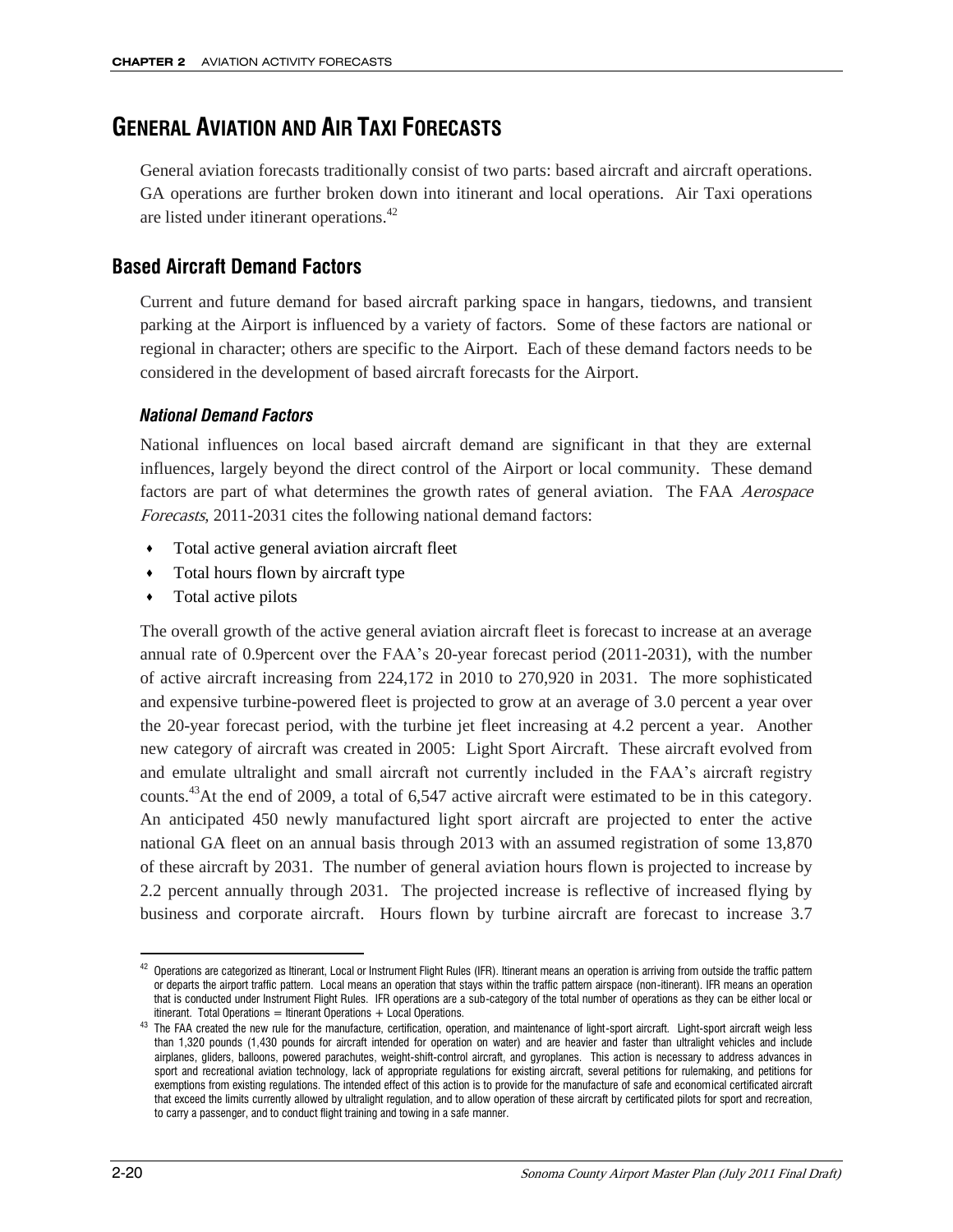percent yearly through 2031, compared with 0.8 percent for piston-powered aircraft. Jet aircraft are anticipated to account for the greatest increase in hours flown, growing at an anticipated annual rate of 5.3 percent through 2031

Growth in the active general aviation pilot population (excluding air transport pilots) is projected to result in about 527,660 pilots in 2031, an increase of over 42,000 from 2009(an average annual increase of 0.4 percent over the FAA's 12-year forecast period). The FAA is also projecting nearly12,850 new sports pilots will be certified by 2031.

By all indices, the growth rate of general aviation will be generally positive in the long term, but, as noted above, certain sectors of general aviation will see decreases in the short term. For example, the number of piston-powered aircraft is projected to decrease from the 2009 total of 160,623 to 156,175 by 2018. Beyond 2018, active piston-powered aircraft are forecast to increase to 168,140 by 2031 – a 0.2 percent average annual increase over the forecast period. Single-engine and multi-engine piston-powered fixed wing aircraft are only anticipated to grow at 0.3 and 0.9 percent, respectively. In addition, the forecasts assume that new light sport aircraft could impact the replacement market for traditional piston aircraft.

#### *State and Regional Demand Factors*

Statewide forecasts have been established by the California Aviation System Plan (CASP) (1999). The System Plan includes all public use airports in California. The state's forecast methodology allocates aviation activity in a top-down manner; the forecasts are distributed to respective geographic areas, then sub-areas and ultimately to individual airports. The 1999 CASP projected that the Airport would have from 500 to 585 based aircraft by 2010.<sup>44</sup> There are currently 356 aircraft based at the Airport.

#### *Demands Specific to Sonoma County Airport*

Increases in the number of based aircraft at the Airport will mainly depend on decisions by individuals and businesses as to where to base their aircraft. Such decisions are influenced by the following local factors:

Nearby Airports—Six public-use airports are located in Sonoma County. The Airport is the only airport in the County offering airline service and precision approach capabilities. The Airport also has the longest runway (5,115 feet) in the County. It is also the closest airport to the County's largest city and county seat, Santa Rosa. The Airport also offers a comprehensive array of aeronautical services and facilities to the general aviation pilot community. These factors make the Airport a more convenient airport to base one's aircraft at if proximity to Santa Rosa's business and governmental services are a factor.

Airport Role—Currently, operational activity at the Airport includes significant use by corporate/business general aviation aircraft and personal general aviation aircraft. Its future role will be defined more by the reintroduction of scheduled mainline and/or regional airline service

<sup>44</sup> The 1999 CASP based aircraft forecast for STS was based on forecasts contained in the 1994 Regional Aviation System Plan prepared by the San Francisco Bay Area Metropolitan Transportation Commission.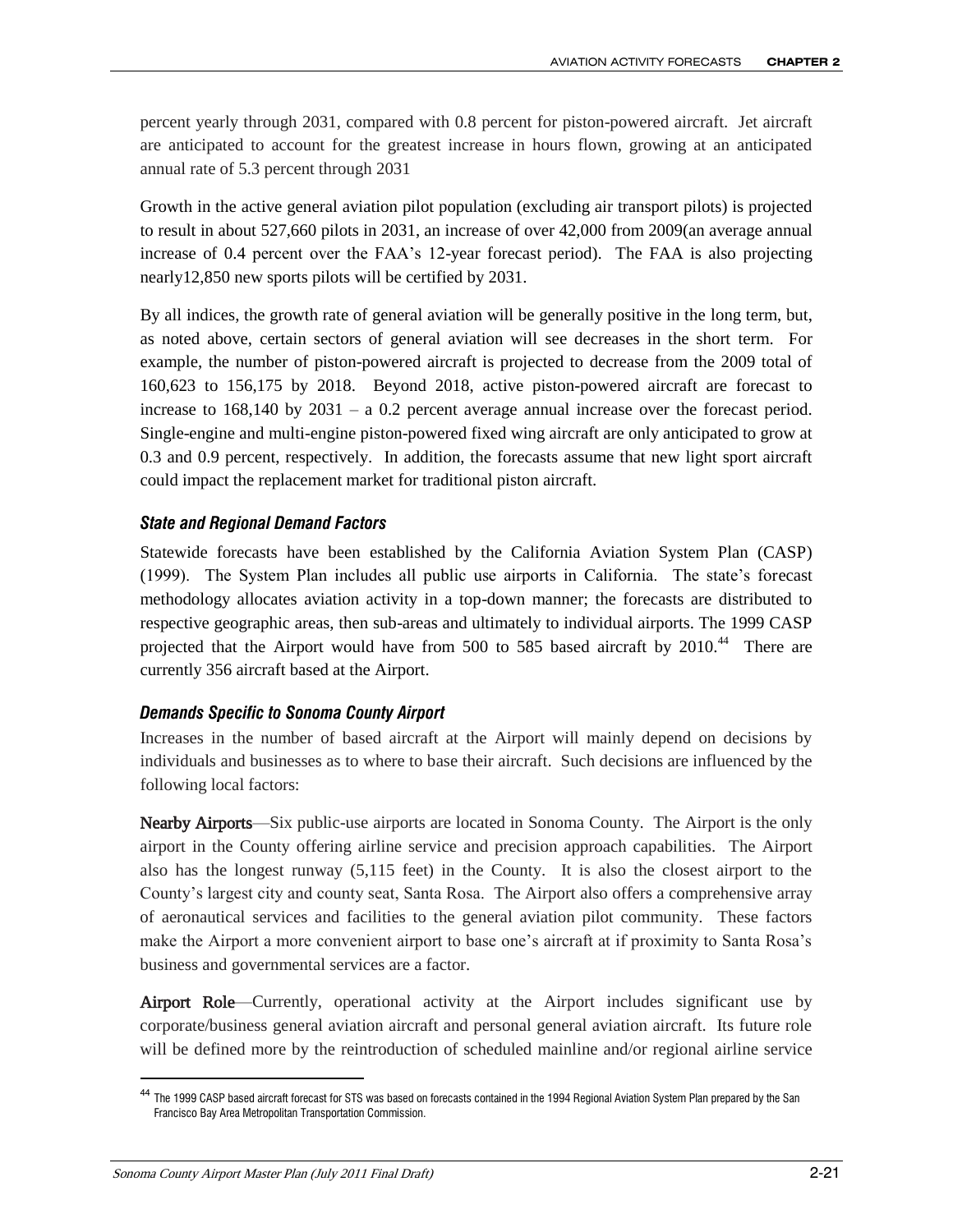than by changes in the volume of activity and the types of aircraft of the existing uses (i.e., fleet mix).In other words, the addition of scheduled mainline and/or regional airline service will not change the basic character of the Airport, but will add an additional component to the range of services offered.

Availability of Services—Existing facilities and services at the Airport are more comprehensive than at other Sonoma County airports. The Airport also has sufficient developable land to accommodate new and/or expanded aeronautical services.

Proximity to Nearby Industry—Commercial and industrial growth in the Sonoma County Region will have a positive effect on the Airport's aviation activity. As the Airport Business Park develops, users of business aircraft desiring easy access to the area are expected to make increasing use of the Airport.

Regional Population—Historically, there has been a weak correlation between population growth and based aircraft; it is not a significant factor in forecasting based aircraft at the Airport.

**Demand for Hangar Space—Increasingly more sophisticated and expensive equipment is being** added to aircraft. New aircraft are being manufactured with state-of-the-art avionics (electronic and navigational equipment) and existing aircraft have become more valuable. Hangars offer aircraft owners increased security and safety for their aircraft as well as protection from climatic conditions. There is interest in hangars for larger personal and corporate aircraft at the Airport.

#### *Methodology*

Considering the above demand factors and the FAA policy that GA activity forecasts should not deviate too much from published FAA forecast information, the following forecasts are derived primarily from information presented in the FAA Aerospace Forecasts Fiscal Years 2011-2031, and are supplemented by the FAA's 2010 Terminal Area Forecast (December 2010).

#### *Based Aircraft*

As is common with many airports, reliable historical information on based general aviation aircraft is limited, and until recent, changes in data collection methods (even published information) was often derived from estimates. Based on information provided by the FAA, the number of aircraft based at the Airport reached a peak of 466 in the mid 1980s.<sup>45</sup>The trend since that time has been a slow decline in the total number of based aircraft. The apparent spike in based aircraft in 2007 to 415, indicated in FAA data sources, does not appear to have actually occurred. Airport records do not report the addition of 36 aircraft in that year. The decline in the number of based aircraft to around 350 is consistent with Airport records. Current Airport data indicates that of the 356 aircraft based at the Airport in 2010, 300were single-engine propeller  $(84.7\%)$ , 31were twin-engine piston  $(8.8\%)$ , 7 were turboprops  $(1.9\%)$ , 11  $(2.0\%)$ , were jets  $(3.1\%)$ , 5 were helicopters  $(1.4\%)$ , and 2 were motorized gliders  $(0.6\%)$ . Figure 2C depicts the historical trends in based aircraft at the Airport since 1985.

 $\overline{a}$ 45 Federal Aviation Administration, "APO Terminal Area Forecast Based Aircraft Data," (December 2006).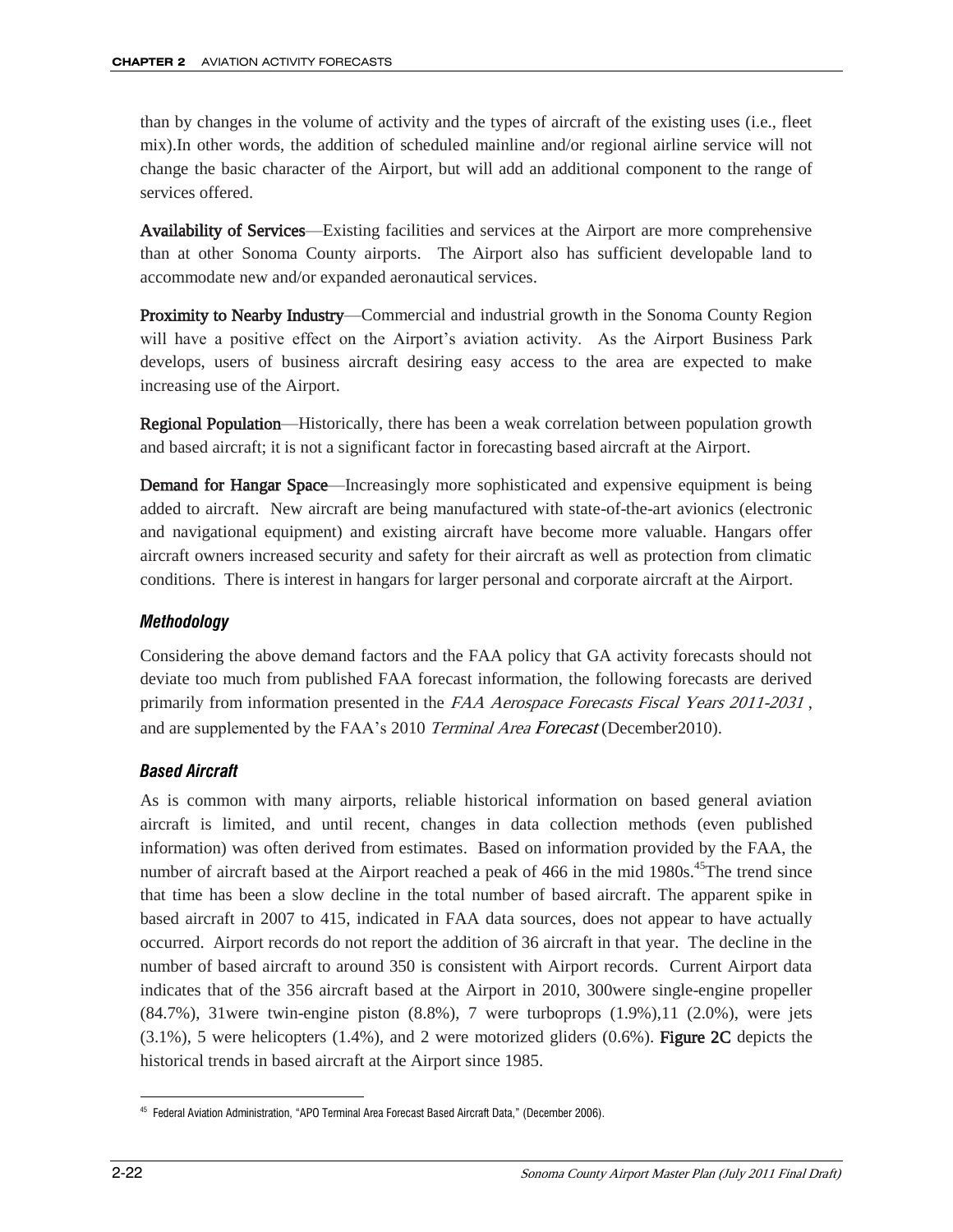#### *Based Aircraft Demand Conclusions*

In recognition of the above-noted national, state, and local demand factors and FAA planning projections, the *Airport Master Plan* concludes that there is potential for an increase in the Airport's based aircraft population.<sup>46</sup> The plan projects that based aircraft at the Airport will increase by 62additional aircraft over the forecast period. Of these aircraft, some 30 are anticipated to be jets, including several VLJs. Table 2-9 summarizes the *Master Plan's* forecast for future based aircraft for the Airport by aircraft classification. Figure2C compares the forecast data with historical based aircraft.

| Table 2-9                                                              |              |                |                |     |                 |  |  |
|------------------------------------------------------------------------|--------------|----------------|----------------|-----|-----------------|--|--|
| <b>Based Aircraft Forecast (2010 - 2030)</b>                           |              |                |                |     |                 |  |  |
| <b>Aircraft Classification</b><br>2010<br>2015<br>2020<br>2025<br>2030 |              |                |                |     |                 |  |  |
| Single-Engine                                                          | 300          | 308            | 318            | 323 | 330             |  |  |
| <b>Twin-Engine Piston</b>                                              | 31           | 31             | 31             | 32  | 32 <sub>2</sub> |  |  |
| <b>Turboprop</b>                                                       | 7            | 8              | 9              | 13  | 17              |  |  |
| <b>Jet</b>                                                             | 11           | 16             | 21             | 26  | 30              |  |  |
| Helicopter                                                             | 5            | 6              | 6              | 7   |                 |  |  |
| Sailplane (motorized)                                                  | $\mathbf{2}$ | $\overline{2}$ | $\overline{2}$ | 2   | $\overline{2}$  |  |  |
| <b>Totals</b>                                                          | 356          | 371            | 387            | 403 | 418             |  |  |



<sup>46</sup> The forecasts of based aircraft are derived from the annual growth rates set forth for general aviation in the "FAA Aerospace Forecasts Fiscal Years 2006-2017," as follow: Single-engine piston (0.3%), multi-engine piston (0.1%), jet-turbine (4.0%). The FAA Aerospace Forecast projected an annual growth rate of 6.7% for piston-engine helicopters, but it is not believed that STS could attract that many additional helicopters, given that several of the helicopters "based" at STS are rotated between other airports. The FAA Aerospace Forecast growth rates were projected through *2030.*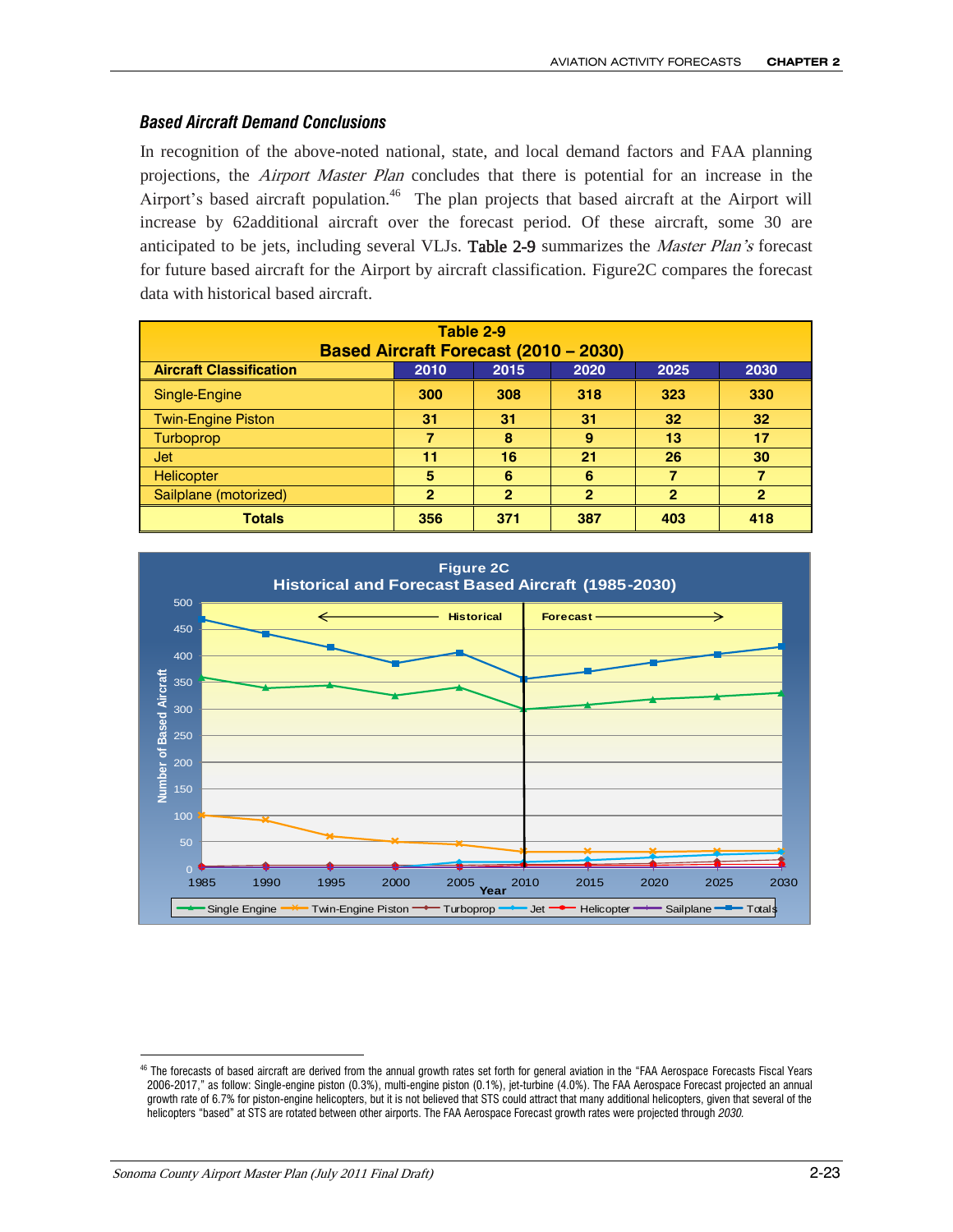## **General Aviation and Air Taxi Operations**

The number of aircraft operations at an airport is influenced both by national and regional conditions and by various circumstances specific to the individual airport. Major influences impacting the Airport's general aviation and air taxi aircraft operations forecast include:

 Facilities and Services Available—Existing general aviation facilities and air taxi services at the Airport are satisfactory for the Airport's current level of activity. However, the two primary fixed base operators at the Airport (Kaiser Air-Santa Rosa Jet Center and Sonoma Jet Center) have both expressed an interest in expanding their operations and services in the future.



Fixed Base Operation

- Air Taxi Services—Historically, there have always been a significant number of air taxi operations at the Airport, including those by non-certificated airlines. In the future, particularly with the advent of on-demand air taxi services by the new light jets, air taxi operations are anticipated to increase.
- Air Cargo Operations—There are two basic types of air cargo and air freight carriers: integrated and nonintegrated. An integrated air cargo carrier provides door-to-door pickup and delivery services using a combination of surface vehicles and aircraft. FedEx and UPS are examples of integrated air cargo carriers. FedEx and UPS provide air cargo services at the Airport with small, single-engine turboprop aircraft (Cessna 208B Caravans). Non-integrated air cargo carriers do



not usually have the ground connections associated with the integrated carriers and typically handle heavier, bulkier cargo and freight using larger aircraft. There is no regular use of the Airport by non-integrated air cargo airlines.

The FedEx air cargo service at the Airport is provided by West Air, Inc. and UPS is served by Martinaire, PLP. The two carriers average a total of 67 landings per month, bringing in an average of almost 14,000 pounds of cargo per month. Outbound cargo averages over 98,000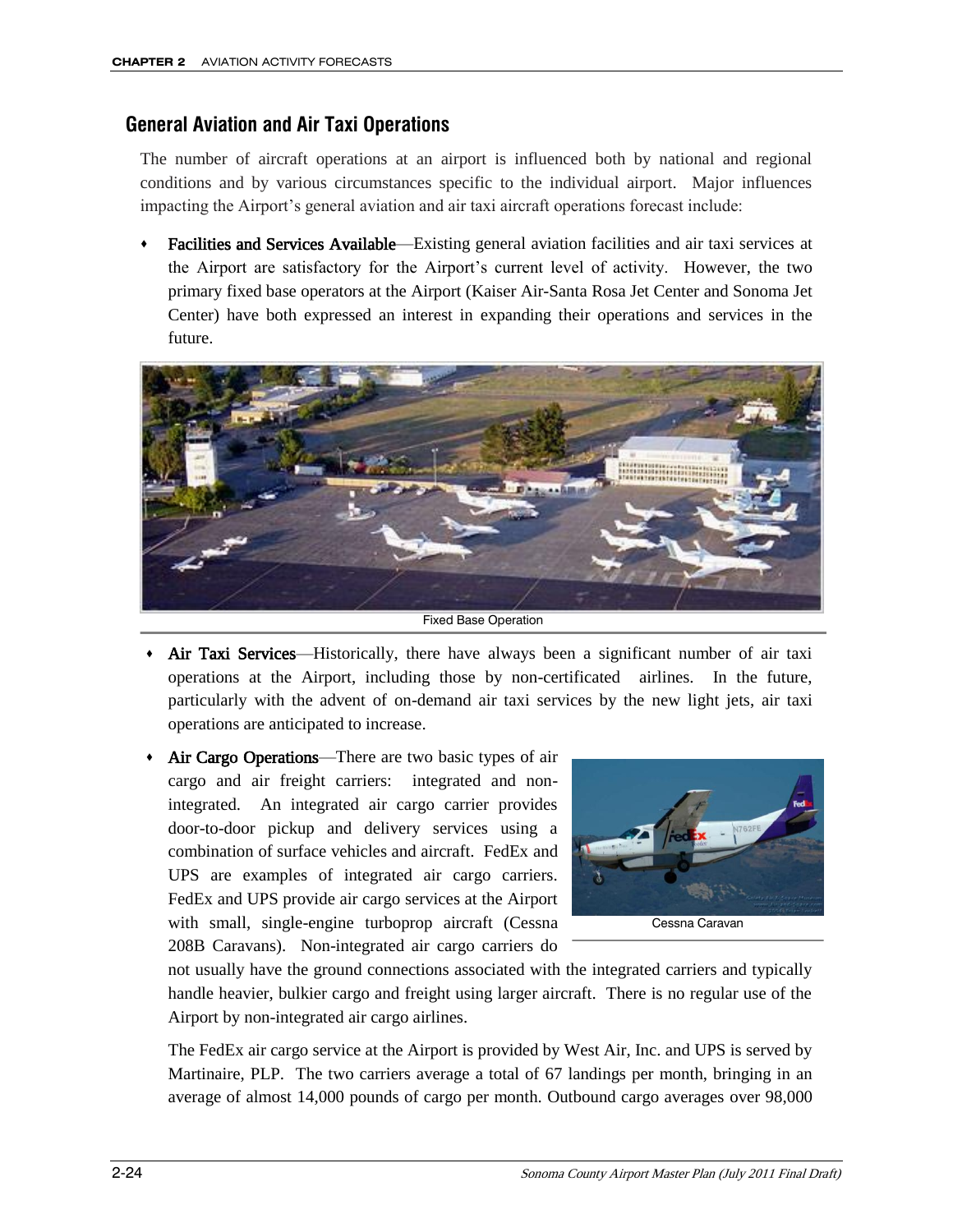pounds per month. It is anticipated that air cargo volume will increase in the future, but

operations will not increase significantly. This is primarily because as cargo volume increases, the carriers have the option of bringing in larger aircraft. These aircraft could include medium-sized twin-engine turboprops such as the ATR-42 or ATR-72 (42,000 – 48,500 pounds MGTOW).

One advantage of having service by the twin-engined cargo aircraft is that palletized or containerized cargo can be carried on these aircraft, as well as on similar-sized, or larger, commercial airliners as belly cargo.

 CALFIRE Operations—Flight training and fire suppression operations conducted by the California Department of Forestry and Fire Suppression (CALFIRE) are largely seasonal, but nonetheless contribute to overall military and governmental operations at the Airport.





ATR 72

- Extent of Transient Aircraft Use—Increased business, corporate, and industrial development within Sonoma County is expected to generate increased aircraft operations at the Airport. Larger general aviation aircraft, including turboprops and business jets, will generate much of this increased activity.
- Number and Type of Based Aircraft—The shift toward proportionately more complex singleengine and multi-engine airplanes, along with some VLJs and light sport aircraft at the Airport will tend to push operations counts upward more rapidly than the rate of based aircraft growth. Typically, complex aircraft are used more frequently and thus generate more operations per aircraft.

#### *Methodology*

As with the based aircraft forecasts, the annual operations forecasts consider the above demand factors and FAA policies guiding the preparation of activity forecasts at GA airports. The following forecasts are derived primarily from information presented in the FAA Aerospace Forecasts Fiscal Years 2011-2031, and are supplemented by the FAA's 2010Terminal Area Forecast (December2010).

#### *Annual Operations Demand Conclusions*

Continued growth in annual aircraft operations at the Airport is anticipated. This growth in operations will be generated by the anticipated increase in air taxi activity and increased use by transient (not based at the Airport) corporate/business aircraft. The percentage split between itinerant general aviation and air taxi operations and local operations is projected to change only slightly by 2030. The current split is 69.4 percent of operations being itinerant and 39.6 percent local. By 2030, it is projected that 64.4 percent of all general aviation and air taxi operations will be itinerant and 35.6 percent will be local.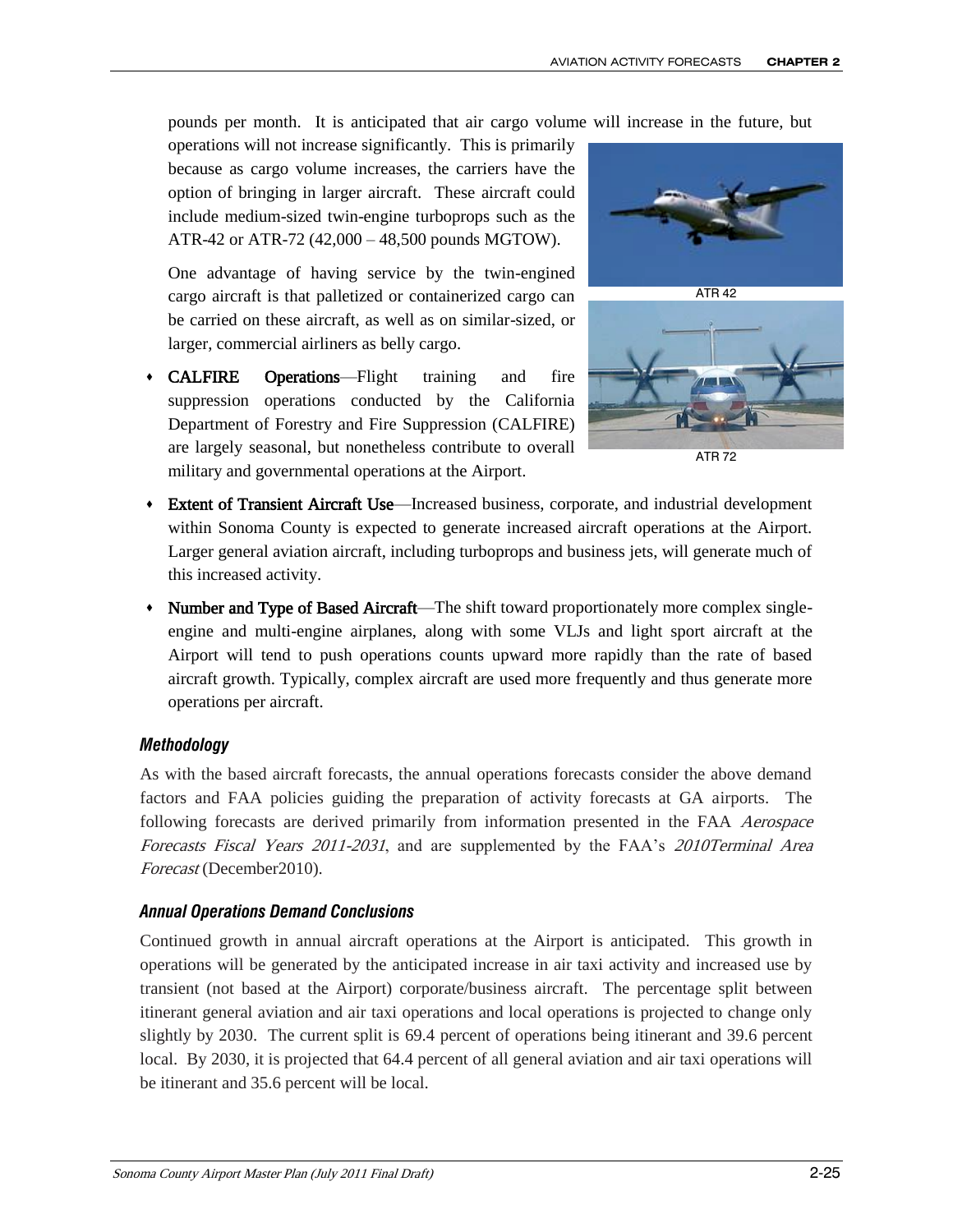**Table 2-10** summarizes the Master Plan forecasts<sup>47</sup> of future annual general aviation and air taxi aircraft operations for the Airport. The Master Plan forecast projects that total annual aircraft operations will increase from the 2010 level of 78,497 to 173,785 in the year 2030. Figure 2D provides a comparison of historical and forecast aircraft operations (not including mainline or regional airline operations).

| <b>Table 2-10</b>                                 |        |         |         |         |         |  |  |  |
|---------------------------------------------------|--------|---------|---------|---------|---------|--|--|--|
| <b>Aircraft Operations Forecast (2005 - 2030)</b> |        |         |         |         |         |  |  |  |
| <b>Operations by</b><br><b>Aircraft Class</b>     | 2010   | 2015    | 2020    | 2025    | 2030    |  |  |  |
| <b>Itinerant</b>                                  |        |         |         |         |         |  |  |  |
| Air Taxi                                          | 5,791  | 5,991   | 6,432   | 6,907   | 7,413   |  |  |  |
| <b>GA</b>                                         | 45,243 | 75,788  | 82,261  | 86,757  | 88,716  |  |  |  |
| Military/Government                               | 267    | 380     | 390     | 400     | 410     |  |  |  |
| Subtotal                                          | 54,510 | 90,189  | 98,573  | 105,014 | 111,869 |  |  |  |
| Local                                             |        |         |         |         |         |  |  |  |
| <b>GA</b>                                         | 23,971 | 52,952  | 55,763  | 58,724  | 61,842  |  |  |  |
| Military/Government                               | 14     | 68      | 70      | 72      | 74      |  |  |  |
| Subtotal                                          | 23,987 | 53,020  | 55,833  | 58,796  | 61,916  |  |  |  |
| <b>Totals</b>                                     | 78,497 | 134,209 | 154,406 | 163,810 | 173,785 |  |  |  |



 $\overline{a}$  $47$  For itinerant air taxi and general aviation operations the forecast uses the December 2006 FAA APO TAF growth rates through 2025 and projected to 2030. Because military/government aircraft operations have not been a significant factor at the Airport in recent years, a constant growth rate of 0.5% per annum was used in the forecast. For local GA operations the December 2006 FAA APO TAF rates were used through 2025 and projected for 2030.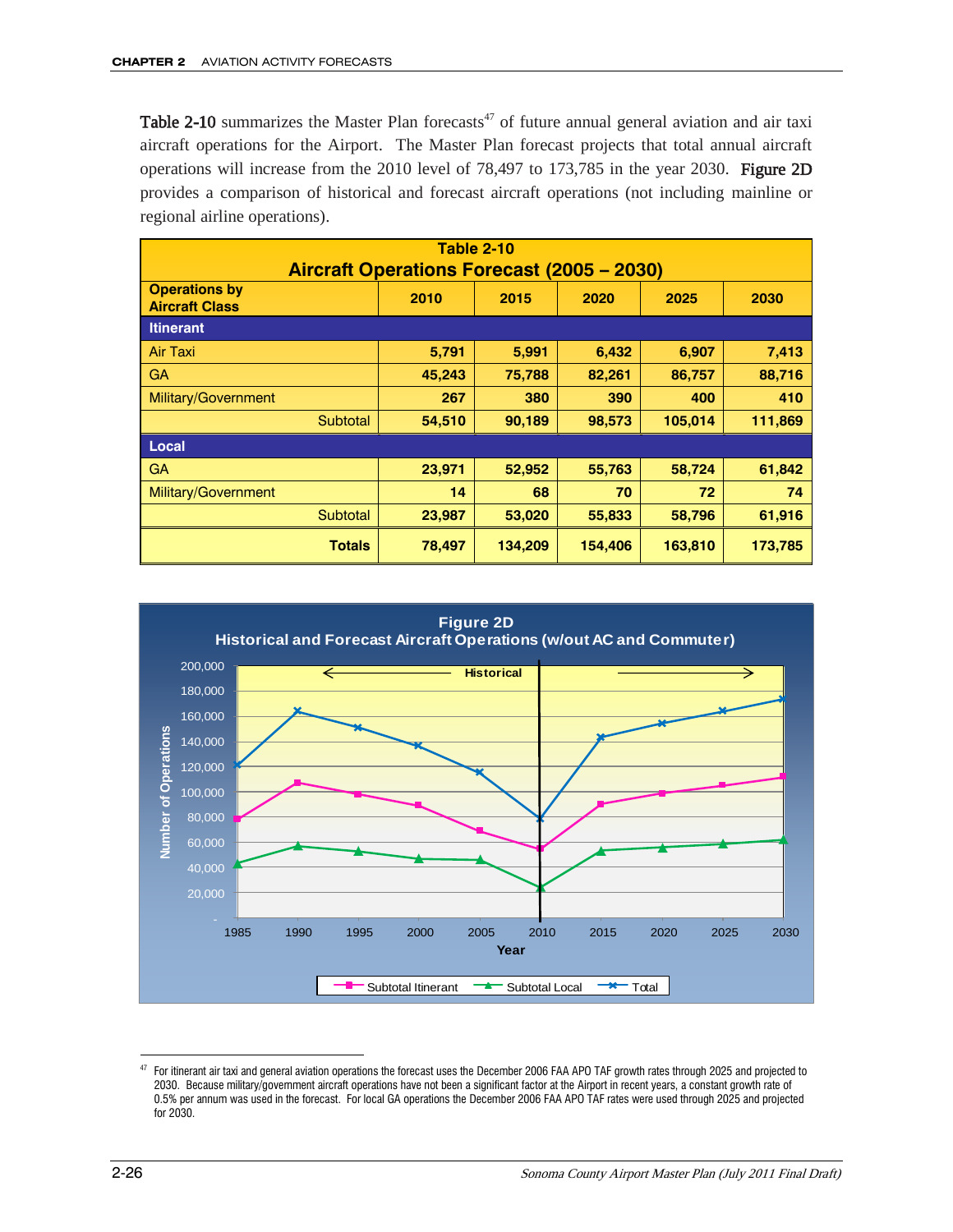#### **Instrument Operations**

Instrument operations are those operations conducted by aircraft under instrument flight rules (IFR) in both visual meteorological conditions (VMC) and instrument meteorological conditions (IMC). Virtually all scheduled mainline and regional airline operations are conducted under instrument flight rules. With a precision instrument landing system on Runway 32 and nonprecision instrument approaches to Runway 14, the Airport experiences a significant number of instrument operations. From a low of 9,816 instrument operations in 1985, annual instrument operations peaked in 1990 with almost 21,000 such operations. Between 1990 and 2005 instrument operations fluctuated up and down, but decreased to 7,621 by 2010.The FAA

Aerospace Forecast for Fiscal Years 2011-2031 anticipates general aviation instrument operations to grow at an annual rate of 1.5 percent per year through 2031. Military activity is expected to remain constant at its 2010 level throughout the forecast period.



Table 2-11 presents the annual instrument

operations forecast for the Airport (note that these operations are not added to the total operations). Overall, instrument operations at the Airport are projected to grow from 7,621 in 2010to 35,723 in 2030. This is due in part to the return of regularly scheduled mainline and regional airline operations, and the introduction of the new very light jets (VLJs).

| <b>Table 2-11</b><br><b>Annual Instrument Operations</b> |                            |        |        |        |        |  |
|----------------------------------------------------------|----------------------------|--------|--------|--------|--------|--|
| <b>Instrument Operations</b>                             |                            |        |        |        |        |  |
|                                                          | 2010                       | 2015   | 2020   | 2025   | 2030   |  |
| <b>Mainline Airline</b>                                  | $\Omega$                   | 3358   | 3.925  | 4.504  | 5,271  |  |
| <b>Regional Airline</b>                                  | 1,650                      | 2.774  | 2,920  | 3,212  | 3,395  |  |
| <b>Air Taxi</b>                                          | 1,719                      | 3.164  | 3.721  | 4.377  | 5,148  |  |
| <b>General Aviation</b>                                  | 4,222                      | 13.429 | 15.796 | 18,580 | 21.854 |  |
| Military/Government                                      | 20<br>55<br>55<br>55<br>55 |        |        |        |        |  |
| <b>Subtotals</b>                                         | 7,621                      | 22,780 | 26,417 | 30.728 | 35.723 |  |

# **Total Operations**

Table 2-12 consolidates the operational, passenger and based aircraft forecasts described in Tables 2-8 and 2-10.

# **Forecast Comparison**

Table 2-13 compares the above Master Plan operational forecasts with the projected operational activity levels for the Airport as set forth in the adopted "Comprehensive Land Use Plan for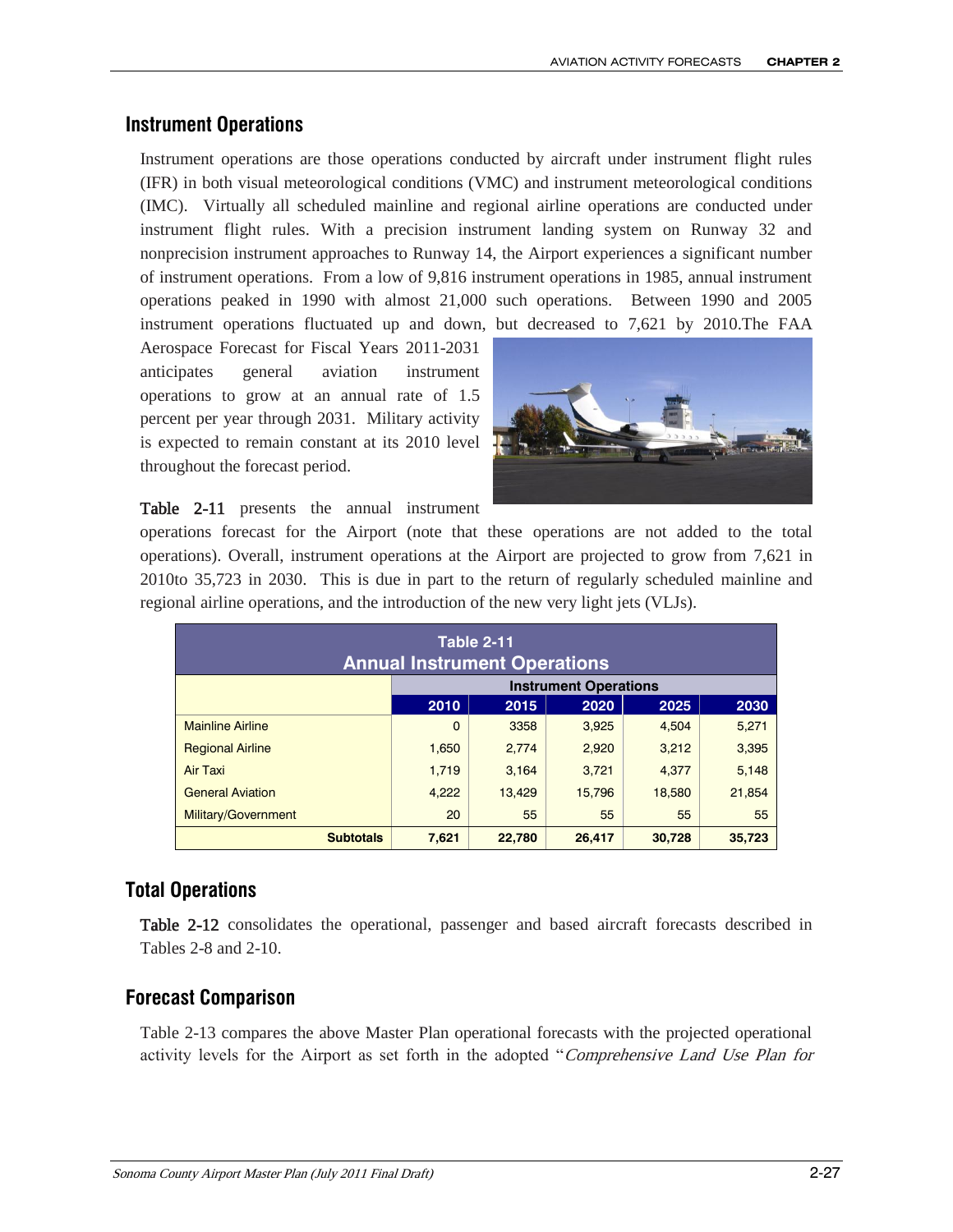Sonoma County (CALUP 2010)<sup>748</sup> and the draft "Sonoma County General Plan 2020, Air Transportation Element (Draft ATE 2020)."49 From Table 2-13 it can be determined that the Master Plan forecast data for 2010 and 2020 are significantly less than as projected by the CALUP 2010 and Draft ATE 2020 in all cases.

| <b>Table 2-12</b>                                            |                |                 |                 |                |                 |  |  |  |
|--------------------------------------------------------------|----------------|-----------------|-----------------|----------------|-----------------|--|--|--|
| <b>Consolidated Summary of Airport Master Plan Forecasts</b> |                |                 |                 |                |                 |  |  |  |
| <b>ANNUAL AIRCRAFT OPERATIONS</b>                            | 2010           | 2015            | 2020            | 2025           | 2030            |  |  |  |
| <b>Itinerant Operations</b>                                  |                |                 |                 |                |                 |  |  |  |
| <b>Mainline Airline</b>                                      | $\Omega$       | 3.358           | 3.925           | 4,504          | 5.271           |  |  |  |
| <b>Regional Airline</b>                                      | 3,406          | 2,774           | 2,920           | 3,212          | 3,394           |  |  |  |
| Air Taxi                                                     | 267            | 380             | 390             | 400            | 410             |  |  |  |
| <b>General Aviation</b>                                      | 45,243         | 75,788          | 82,261          | 86,757         | 88,716          |  |  |  |
| Military/Government                                          | 267            | 380             | 390             | 400            | 410             |  |  |  |
| <b>Subtotals</b>                                             | 50,157         | 82.680          | 89.886          | 95,273         | 98,201          |  |  |  |
| <b>Local Operations</b>                                      |                |                 |                 |                |                 |  |  |  |
| <b>General Aviation</b>                                      | 23.971         | 52.952          | 55.763          | 58.724         | 61,842          |  |  |  |
| Military/Government                                          | 14             | 68              | 70              | 72             | 74              |  |  |  |
| <b>Subtotals</b>                                             | 23,987         | 53,020          | 55,833          | 58,796         | 61,916          |  |  |  |
| <b>Total Operations</b>                                      | 78,497         | 134,209         | 154,406         | 163,810        | 173,785         |  |  |  |
| <b>Instrument Operations</b>                                 |                |                 |                 |                |                 |  |  |  |
| <b>Mainline Airline</b>                                      | 0              | 3,358           | 3,925           | 4,504          | 5,271           |  |  |  |
| <b>Regional Airline</b>                                      | 1.650          | 2.774           | 2.920           | 3.212          | 3.395           |  |  |  |
| Air Taxi<br><b>General Aviation</b>                          | 1,719<br>4,222 | 3,164<br>13,429 | 3,721<br>15,796 | 4,377<br>18580 | 5,148<br>21,854 |  |  |  |
| Military/Government                                          | 20             | 55              |                 |                | 55              |  |  |  |
| <b>Subtotals</b>                                             | 7,621          | 22,780          | 26,417          | 30,728         | 35,723          |  |  |  |
| <b>Annual Enplanements</b>                                   |                |                 |                 |                |                 |  |  |  |
| Mainline Airline Passengers                                  | 0              | 128,202         | 150,848         | 174,005        | 204,415         |  |  |  |
| <b>Regional Airline Passengers</b>                           | 92,659         | 72,734          | 78,781          | 88,368         | 95,324          |  |  |  |
| <b>Total Annual Enplanements</b>                             | 92,659         | 200,936         | 229,629         | 262,373        | 299,739         |  |  |  |
| <b>Annual Passengers</b>                                     |                |                 |                 |                |                 |  |  |  |
| Mainline Airline Passengers                                  | 0              | 256,403         | 301, 696        | 348,009        | 408,830         |  |  |  |
| <b>Regional Airline Passengers</b>                           | 185,318        | 145,469         | 157,563         | 176,737        | 190,649         |  |  |  |
| <b>Total Annual Passengers</b>                               | 185,318        | 401.872         | 459.259         | 524,746        | 599.479         |  |  |  |
| <b>Based Aircraft</b>                                        |                |                 |                 |                |                 |  |  |  |
| Single-Engine                                                | 300            | 308             | 318             | 323            | 330             |  |  |  |
| Twin-Engine Piston                                           | 31             | 31              | 31              | 32             | 32              |  |  |  |
| Turboprop                                                    | $\overline{7}$ | 8               | 9               | 13             | 17              |  |  |  |
| Jet                                                          | 11             | 16              | 21              | 26             | 30              |  |  |  |
| Helicopter                                                   | 5              | 6               | 6               | $\overline{7}$ | $\overline{7}$  |  |  |  |
| Sailplane (motorized)                                        | $\overline{2}$ | $\mathfrak{p}$  | $\overline{2}$  | $\mathfrak{p}$ | $\mathfrak{p}$  |  |  |  |
| <b>Totals</b>                                                | 356            | 371             | 387             | 403            | 418             |  |  |  |

<sup>48</sup> Sonoma County Airport Land Use Commission, January 2001.

<sup>49</sup> Sonoma County Permit and Resource Management Department. January 2006.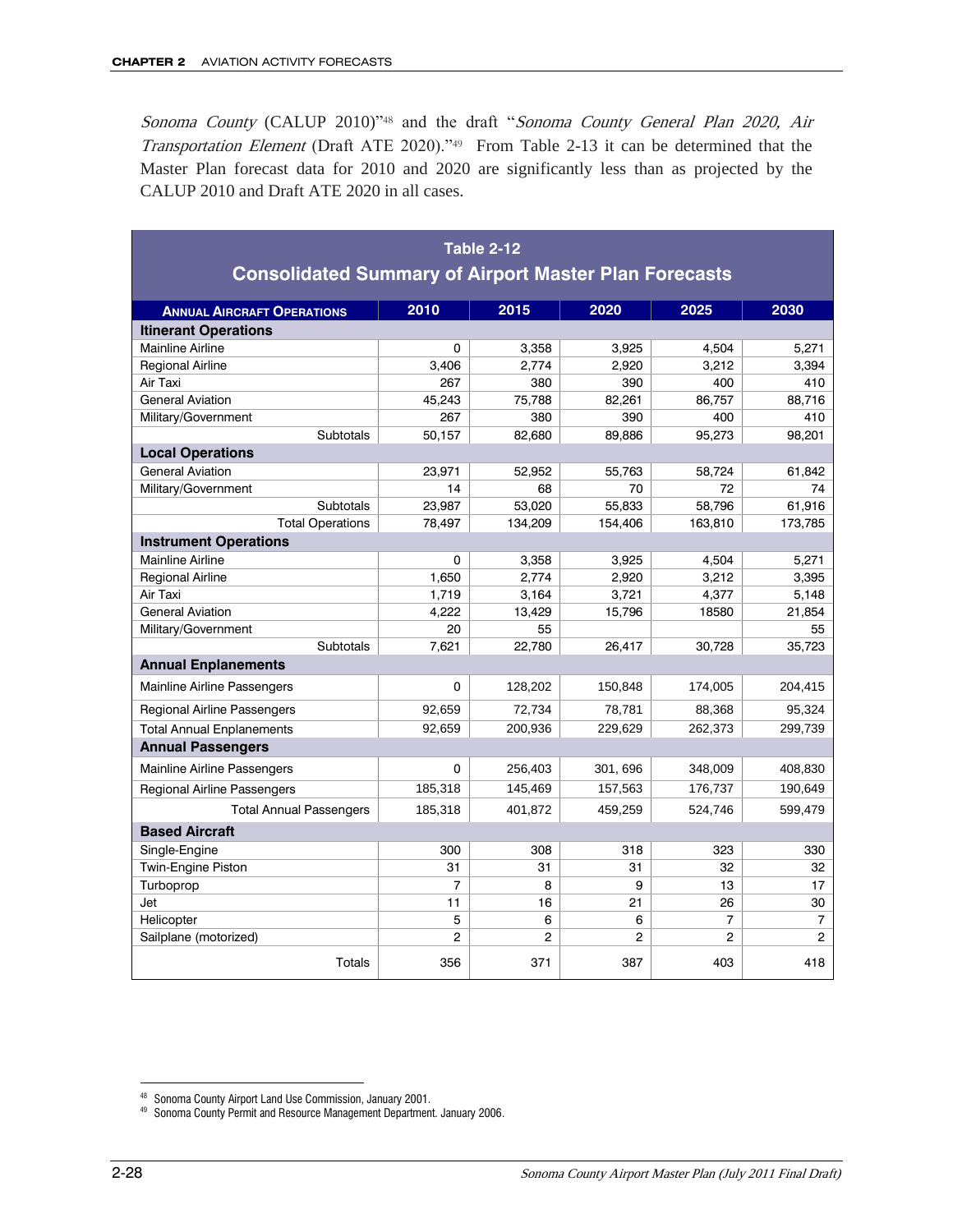As can be determined from Table 2-13 the draft ATE 2020 projects 387 based aircraft at the Airport by 2020. For general aviation and air taxi operations the CALUP 2010 projected 210,000 operations by 2010. The actual count was less than 80,000such operations for 2010. The ATE 2020 projects 154,406operations by 2020. For mainline and regional operations the CALUP 2010 projected 15,000 such operations in 2010, while only 3,406 of these operations actually occurred. The draft ATE2020 projected projects 9,490 mainline and regional airline operations in 2020 which matches the Master Plan forecast. In terms of total operations, the CALUP 2010 projected 225,000 operations by 2010, but just 78,497 such operations actually occurred. For 2020, the draft ATE 2020 projects 154,406 total annual operations which match the Master Plan forecast.

| Table 2-13<br><b>Forecast Comparison Data</b> |         |         |         |  |  |  |  |
|-----------------------------------------------|---------|---------|---------|--|--|--|--|
|                                               | 2010    | 2020    | 2030    |  |  |  |  |
| <b>BASED AIRCRAFT</b>                         |         |         |         |  |  |  |  |
| 2007 Airport Master Plan                      | 356     | 387     | 418     |  |  |  |  |
| Draft ATF 2020                                |         | 387     |         |  |  |  |  |
| <b>ANNUAL OPERATIONS</b>                      |         |         |         |  |  |  |  |
| <b>GA and Air Taxi</b>                        |         |         |         |  |  |  |  |
| 2011 Airport Master Plan                      | 78,497  | 154,406 | 173,785 |  |  |  |  |
| CALUP 2010                                    | 210,000 |         |         |  |  |  |  |
| Draft ATF 2020                                |         | 154,406 |         |  |  |  |  |
| <b>Mainline and Regional</b>                  |         |         |         |  |  |  |  |
| 2011 Airport Master Plan                      | 3,406   | 9,490   | 8,665   |  |  |  |  |
| CALUP 2010                                    | 15,000  |         |         |  |  |  |  |
| Draft ATE 2020                                |         | 9,490   |         |  |  |  |  |
| <b>TOTAL ANNUAL OPERATIONS</b>                |         |         |         |  |  |  |  |
| 2007 Airport Master Plan                      | 78,497  | 154,406 | 173,785 |  |  |  |  |
| <b>CALUP 2010</b>                             | 225,000 |         |         |  |  |  |  |
| Draft ATF 2020                                |         | 154,406 |         |  |  |  |  |

# **AIRFIELD CAPACITY**

An airport's airfield capacity is generally measured in terms of the number of aircraft operations the runway and taxiway system can accommodate in an hour or over a year. Calculations of airfield capacity, particularly annual capacity, are dependent on various physical and operational factors. Hourly capacity and annual service volume (ASV) are estimated using the FAA's "Airport Capacity and Delay Model" and FAA Advisory Circular (AC) 150/5060-5 "Airport Capacity and Delay," (Change 2). This model uses information concerning airfield layout, meteorological conditions, runway use, aircraft fleet mix, percent arrivals, percent touch-and-go operations and exit taxiway locations.

# **Annual Service Volume**

Annual Service Volume (ASV) is used to assess the overall adequacy of the airfield design, including the number and orientation of runways. As the number of annual operations increase and approach an airport's ASV, the average amount of operational delay also increases.When annual operations equal the ASV, the average delay is 1 to 4 minutes per operation. When the number of annual operations exceeds the ASV, severe congestion occursand the average delay per operation increases significantly. The FAA considers delays of 6 minutes or more to be significant.